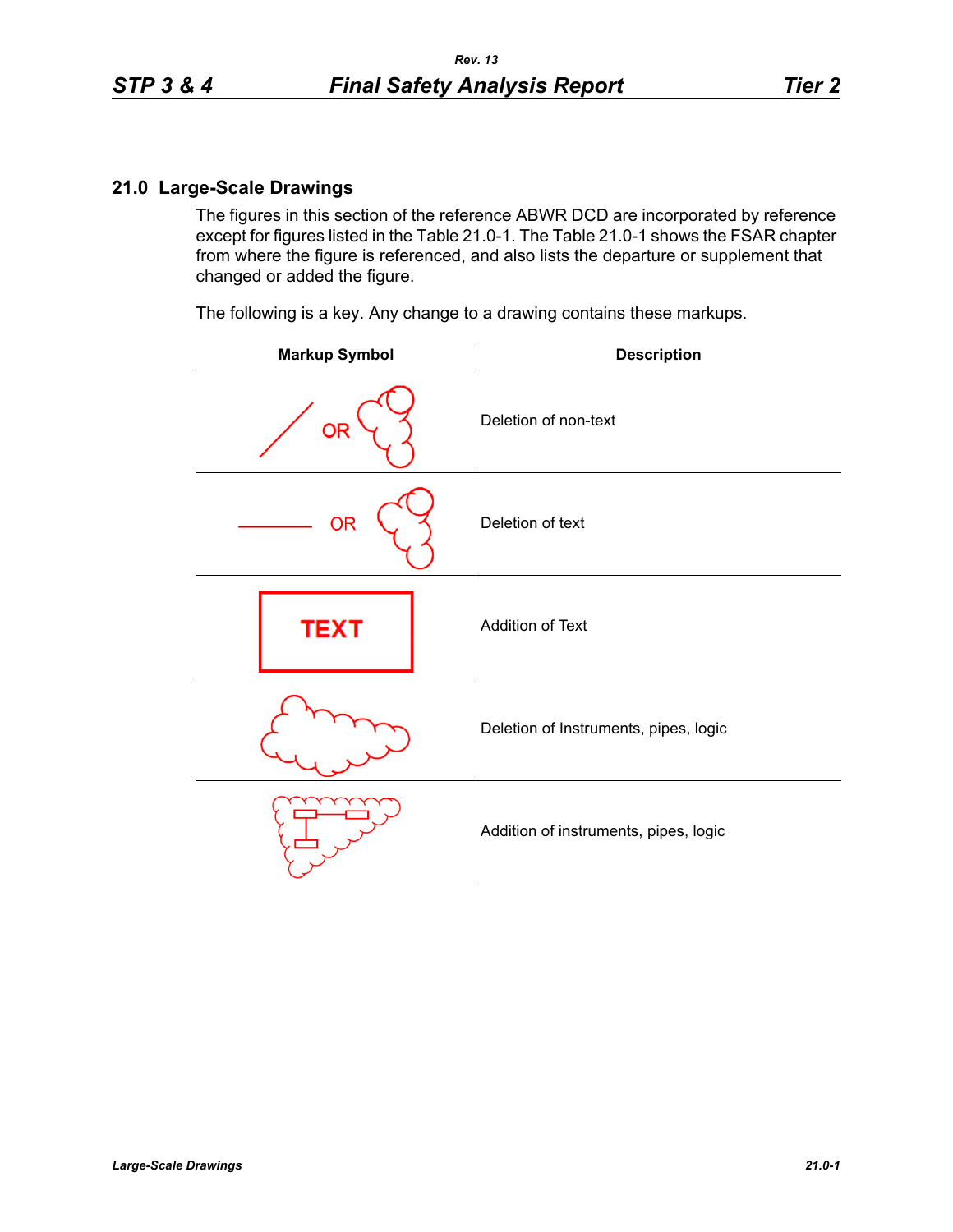| Chapter         | <b>Figure</b> | Sheet No.      | <b>Title</b>                                                | Departure No.                         |
|-----------------|---------------|----------------|-------------------------------------------------------------|---------------------------------------|
| $\mathbf{1}$    | $1.2 - 2$     |                | Reactor Building, Arrangement Elevation, Section A-A        | STD DEP T1 2.14-1                     |
| $\mathbf{1}$    | $1.2 - 8a.b$  |                | Reactor Building, Arrangement Plan at Elevation 12300 mm    | STD DEP T1 2.14-1                     |
| $\mathbf{1}$    | $1.2 - 23a$   |                | Radwaste Building at Elevation - 1700 mm                    | STD DEP 3.8-1                         |
| $\mathbf{1}$    | $1.2 - 23b$   |                | Radwaste Building at Elevation 5300 mm                      | STD DEP 3.8-1                         |
| $\mathbf{1}$    | $1.2 - 23c$   |                | Radwaste Building at Elevation 12300 mm                     | <b>STD DEP 3.8-1</b>                  |
| $\mathbf{1}$    | $1.2 - 23d$   |                | Radwaste Building at Elevation 18300 mm                     | STD DEP 3.8-1                         |
| $\mathbf{1}$    | $1.2 - 23e$   |                | Radwaste Building, Section A-A & B-B                        | STD DEP 3.8-1                         |
| $\mathbf{1}$    | $1.2 - 24$    |                | Turbine Building, General Arrangement at Elevation 2300 mm  | STP DEP 1.2-2                         |
| $\mathbf{1}$    | $1.2 - 25$    |                | Turbine Building, General Arrangement at Elevation 6300 mm  | <b>STP DEP 1.2-2</b>                  |
| $\mathbf{1}$    | $1.2 - 26$    |                | Turbine Building, General Arrangement at Elevation 12300 mm | <b>STP DEP 1.2-2</b>                  |
| $\mathbf{1}$    | $1.2 - 27$    |                | Turbine Building, General Arrangement at Elevation 19700 mm | <b>STP DEP 1.2-2</b>                  |
| $\mathbf{1}$    | $1.2 - 28$    |                | Turbine Building, General Arrangement at Elevation 24400 mm | <b>STP DEP 1.2-2</b>                  |
| $\mathbf{1}$    | $1.2 - 29$    |                | Turbine Building, General Arrangement at Elevation 27800 mm | <b>STP DEP 1.2-2</b>                  |
| $\mathbf{1}$    | $1.2 - 30$    |                | Turbine Building, General Arrangement at Elevation 38300 mm | <b>STP DEP 1.2-2</b>                  |
| $\mathbf{1}$    | $1.2 - 31$    |                | Turbine Building, General Arrangement at Elevation 47200 mm | <b>STP DEP 1.2-2</b>                  |
| $\mathbf{1}$    | $1.2 - 32$    |                | Turbine Building, General Arrangement at Section A-A        | <b>STP DEP 1.2-2</b>                  |
| $\mathbf{1}$    | $1.2 - 33$    |                | Turbine Building, General Arrangement at Section B-B        | <b>STP DEP 1.2-2</b>                  |
| $\mathbf{1}$    | $1.2 - 34$    |                | <b>UHS Tower Plans</b>                                      | Supplement                            |
| $\mathbf{1}$    | $1.2 - 35$    |                | <b>UHS Tower Sections</b>                                   | Supplement                            |
| $\mathbf{1}$    | $1.2 - 36$    |                | RSW Pumphouse & Tunnel Plans & Sections                     | Supplement                            |
| $\mathbf{1}$    | $1.2 - 37$    |                | Plot Plan                                                   | Supplement                            |
| 5               | $5.1 - 3$     |                | 2 Nuclear Boiler System P&ID                                | STD DEP 7.3-11<br>STD DEP 5.4-5       |
| 5               | $5.1 - 3$     |                | 3 Nuclear Boiler System P&ID                                | STD DEP 7.3-11                        |
| 5               | $5.1 - 3$     | 4              | Nuclear Boiler System P&ID                                  | STD DEP 7.3-11<br>STD DEP 5.4-1       |
| 5               | $5.1 - 3$     |                | 10 Nuclear Boiler System P&ID                               | <b>STD DEP 5.4-5</b>                  |
| 5               | $5.2 - 8$     | 1              | Leak Detection and Isolation System IED                     | STD DEP T1 2.14-1<br>STD DEP T1 3.4-1 |
| 5               | $5.2 - 8$     | 3 <sup>1</sup> | Leak Detection and Isolation System IED                     | STD DEP T1 2.3-1                      |
| 5               | $5.2 - 8$     | 8              | Leak Detection and Isolation System IED                     | STD DEP 7.3-11                        |
| $5\phantom{.0}$ | $5.2 - 8$     |                | 10 Leak Detection and Isolation System IED                  | STD DEP 5.4-1                         |
| 5               | $5.4 - 4$     | $\mathbf{1}$   | Reactor Recirculation System P&ID                           | <b>STD DEP 5.4-4</b>                  |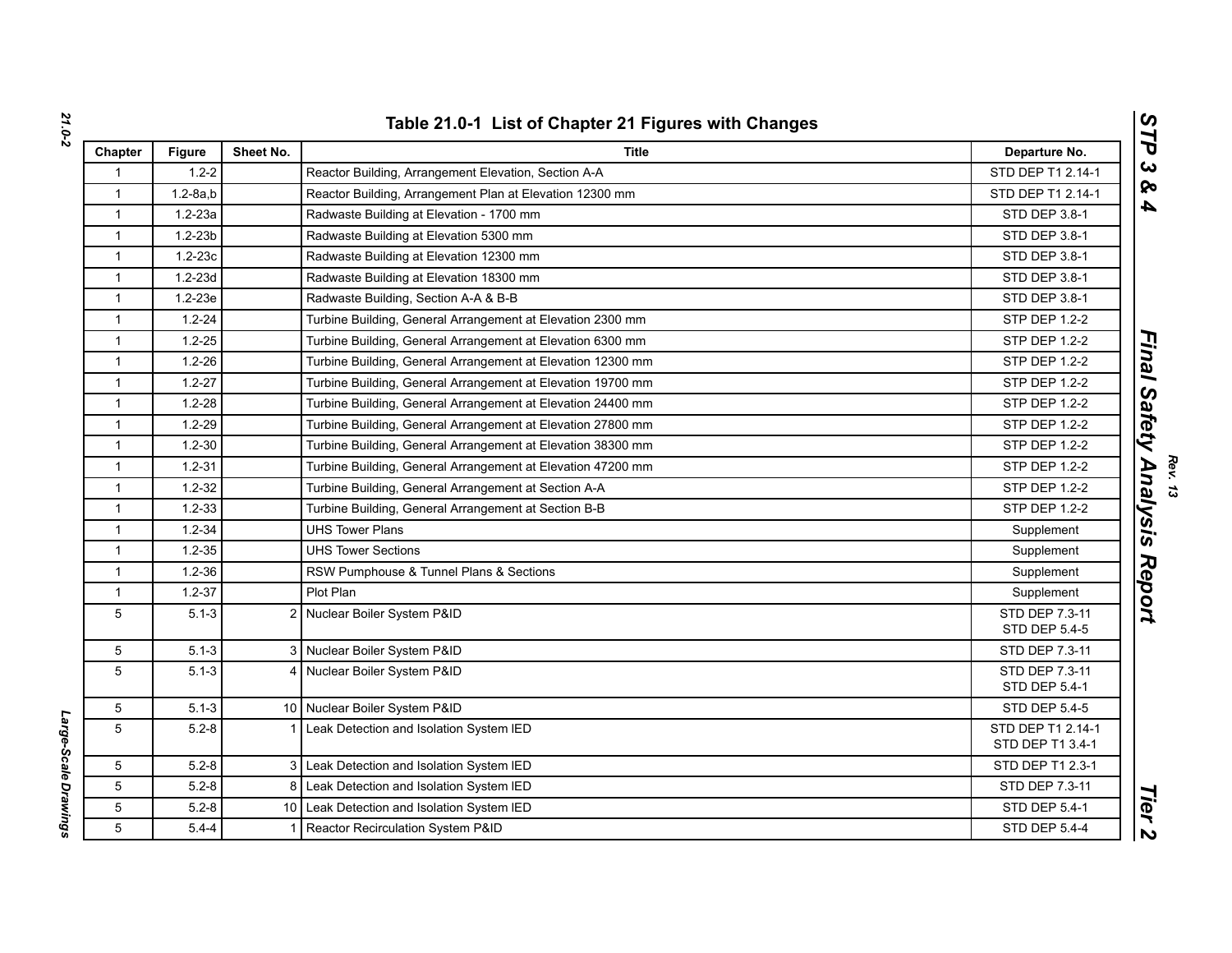| Chapter | <b>Figure</b> | Sheet No.               | <b>Title</b>                                             | Departure No.                                          |
|---------|---------------|-------------------------|----------------------------------------------------------|--------------------------------------------------------|
| 5       | $5.4 - 8$     |                         | 1 Reactor Core Isolation Cooling System P&ID             | STD DEP T1 2.4-3                                       |
| 5       | $5.4 - 8$     |                         | 2 Reactor Core Isolation Cooling System P&ID             | STD DEP T1 2.4-3                                       |
| 5       | $5.4 - 8$     |                         | 3 Reactor Core Isolation Cooling System P&ID             | STD DEP T1 2.4-3                                       |
| 5       | $5.4 - 9$     | $\overline{\mathbf{1}}$ | Reactor Core Isolation Cooling System PFD                | STD DEP T1 2.4-3                                       |
| 5       | $5.4 - 9$     |                         | 2 Reactor Core Isolation Cooling System PFD              | STD DEP T1 2.4-3<br>STD DEP 6C-1                       |
| 5       | $5.4 - 10$    | -1                      | Residual Heat Removal System P&ID                        | STD DEP T1 2.14-1                                      |
| 5       | $5.4 - 10$    |                         | 2 Residual Heat Removal System P&ID                      | STD DEP T1 2.4-1<br>STD DEP 7.3-11                     |
| 5       | $5.4 - 10$    |                         | 3 Residual Heat Removal System P&ID                      | STD DEP T1 2.4-1<br>STD DEP 7.3-11                     |
| 5       | $5.4 - 10$    |                         | 4 Residual Heat Removal System P&ID                      | STD DEP T1 2.14-1                                      |
| 5       | $5.4 - 10$    |                         | 5 Residual Heat Removal System P&ID                      | STD DEP T1 2.4-1<br>STD DEP 7.3-11                     |
| 5       | $5.4 - 10$    |                         | 6 Residual Heat Removal System P&ID                      | STD DEP T1 2.14-1<br>STD DEP T1 2.4-1                  |
| 5       | $5.4 - 10$    |                         | 7 Residual Heat Removal System P&ID                      | STD DEP 7.3-11                                         |
| 5       | $5.4 - 11$    | $\mathbf{1}$            | Residual Heat Removal System PFD                         | STD DEP T1 2.4-1<br>STD DEP 5B-1<br>STD DEP 6C-1       |
| 5       | $5.4 - 11$    |                         | 2 Residual Heat Removal System PFD                       | STD DEP T1 2.4-1<br>STD DEP 5B-1<br>STD DEP 6C-1       |
| 5       | $5.4 - 12$    |                         | 1 Reactor Water Cleanup System P&ID                      | STD DEP 7.3-11<br>STD DEP 5.4-1<br>STD DEP 5.4-5       |
| 5       | $5.4 - 12$    |                         | 2 Reactor Water Cleanup System P&ID                      | STD DEP 5.4-1<br>STD DEP 7.3-11                        |
| 5       | $5.4 - 12$    |                         | 3 Reactor Water Cleanup System P&ID                      | STD DEP 5.4-1<br>STD DEP 7.3-11                        |
| 5       | $5.4 - 13$    |                         | 2 Reactor Water Cleanup System PFD                       | STD DEP 5.4-1<br>STD DEP 7.3-11                        |
| 6       | $6.2 - 38$    |                         | 1 Group Classification and Containment Isolation Diagram | STD DEP T1 2.4-3<br>STD DEP T1 2.14-1<br>STD DEP 9.3-2 |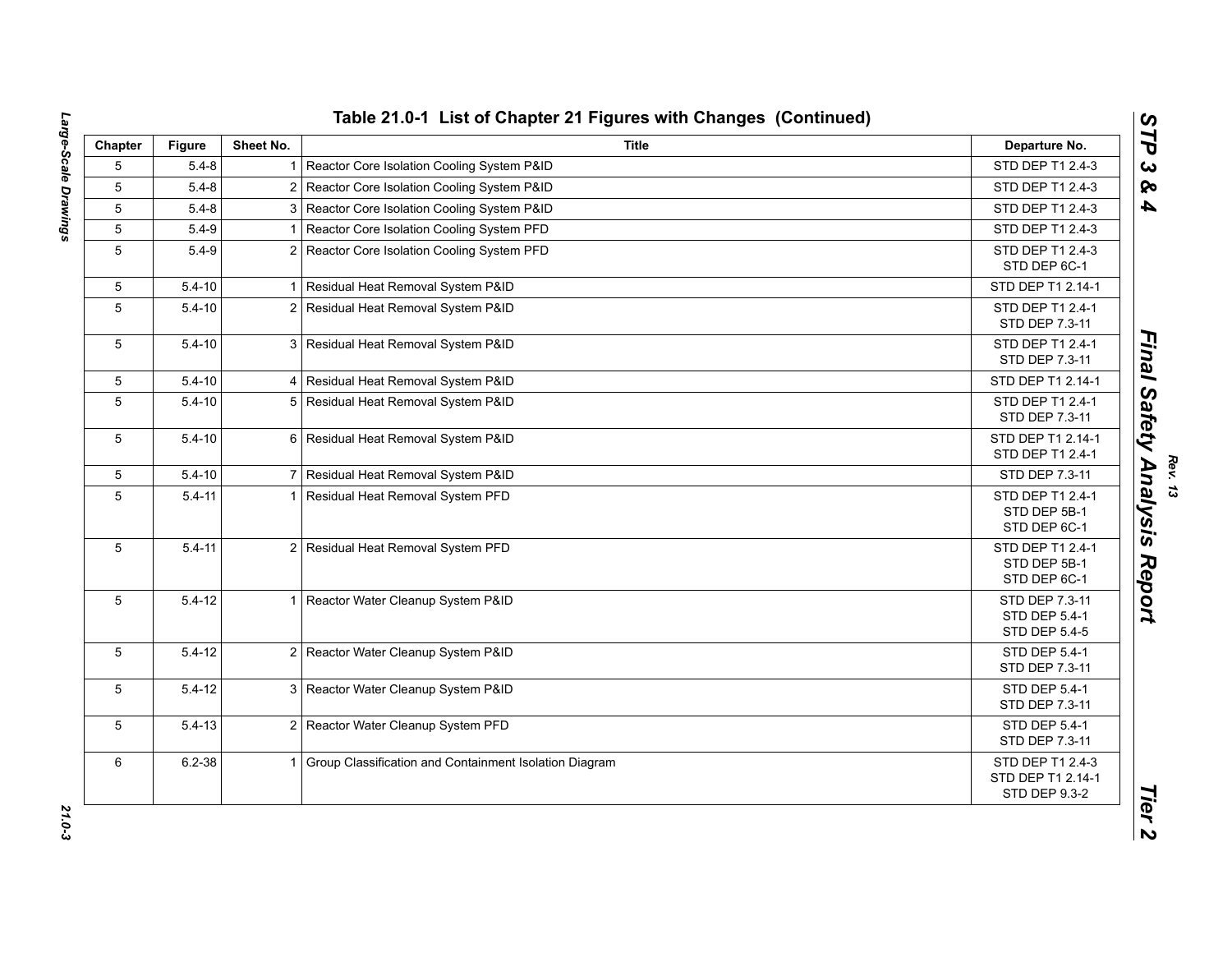| Chapter        | <b>Figure</b> | Sheet No.               | <b>Title</b>                                           | Departure No.                                            |
|----------------|---------------|-------------------------|--------------------------------------------------------|----------------------------------------------------------|
| 6              | $6.2 - 38$    | $\overline{2}$          | Group Classification and Containment Isolation Diagram | STD DEP T1 2.4-3<br>STD DEP T1 2.14-1<br>STD DEP 9.3-2   |
| 6              | $6.2 - 40$    | $\overline{1}$          | <b>NOT USED</b>                                        | STD DEP T1 2.14-1                                        |
| 6              | $6.2 - 40$    |                         | 2 NOT USED                                             | STD DEP T1 2.14-1                                        |
| 6              | $6.3 - 1$     | $\overline{\mathbf{1}}$ | High Pressure Core Flooder System PFD                  | STD DEP 6C-1                                             |
| 6              | $6.3 - 7$     | -1                      | High Pressure Core Flooder System P&ID (shts. 1-2)     | STD DEP 7.3-11                                           |
| $\overline{7}$ | $7.2 - 9$     | $\overline{1}$          | Reactor Protection System IED                          | STD DEP T1 2.3-1<br>STD DEP T1 3.4-1                     |
| $\overline{7}$ | $7.2 - 9$     | $\overline{2}$          | Reactor Protection System IED                          | STD DEP T1 2.3-1<br>STD DEP T1 3.4-1                     |
| $\overline{7}$ | $7.2 - 9$     | 3                       | Reactor Protection System IED                          | STD DEP T1 2.3-1<br>STD DEP T1 3.4-1                     |
| $\overline{7}$ | $7.2 - 9$     |                         | 5 Reactor Protection System IED                        | STD DEP T1 2.2-1<br>STD DEP T1 2.3-1<br>STD DEP T1 3.4-1 |
| $\overline{7}$ | $7.2 - 9$     | 6                       | Reactor Protection System IED                          | STD DEP T1 2.2-1<br>STD DEP T1 2.3-1<br>STD DEP T1 3.4-1 |
| $\overline{7}$ | $7.2 - 10$    | $\mathbf{1}$            | Reactor Protection System IBD                          | STD DEP T1 3.4-1                                         |
| $\overline{7}$ | $7.2 - 10$    | 2 <sup>1</sup>          | Reactor Protection System IBD                          | STD DEP T1 3.4-1<br>STD DEP T1 2.3-1                     |
| $\overline{7}$ | $7.2 - 10$    | 11                      | Reactor Protection System IBD                          | STD DEP T1 2.3-1<br>STD DEP T1 3.4-1                     |
| $\overline{7}$ | $7.2 - 10$    | 12 <sub>1</sub>         | Reactor Protection System IBD                          | STD DEP T1 2.3-1<br>STD DEP T1 3.4-1                     |
| $\overline{7}$ | $7.2 - 10$    |                         | 13 Reactor Protection System IBD                       | STD DEP T1 2.3-1<br>STD DEP T1 3.4-1                     |
| $\overline{7}$ | $7.2 - 10$    |                         | 14 Reactor Protection System IBD                       | STD DEP T1 2.3-1<br>STD DEP T1 3.4-1                     |
| $\overline{7}$ | $7.2 - 10$    |                         | 15 Reactor Protection System IBD                       | STD DEP T1 3.4-1                                         |
| $\overline{7}$ | $7.2 - 10$    | 16                      | Reactor Protection System IBD                          | STD DEP T1 3.4-1                                         |
| $\overline{7}$ | $7.2 - 10$    | 17 <sup>1</sup>         | Reactor Protection System IBD                          | STD DEP T1 3.4-1                                         |
| $\overline{7}$ | $7.2 - 10$    | 18                      | Reactor Protection System IBD                          | STD DEP T1 3.4-1                                         |
| $\overline{7}$ | $7.2 - 10$    | 19                      | Reactor Protection System IBD                          | STD DEP T1 2.3-1<br>STD DEP T1 3.4-1                     |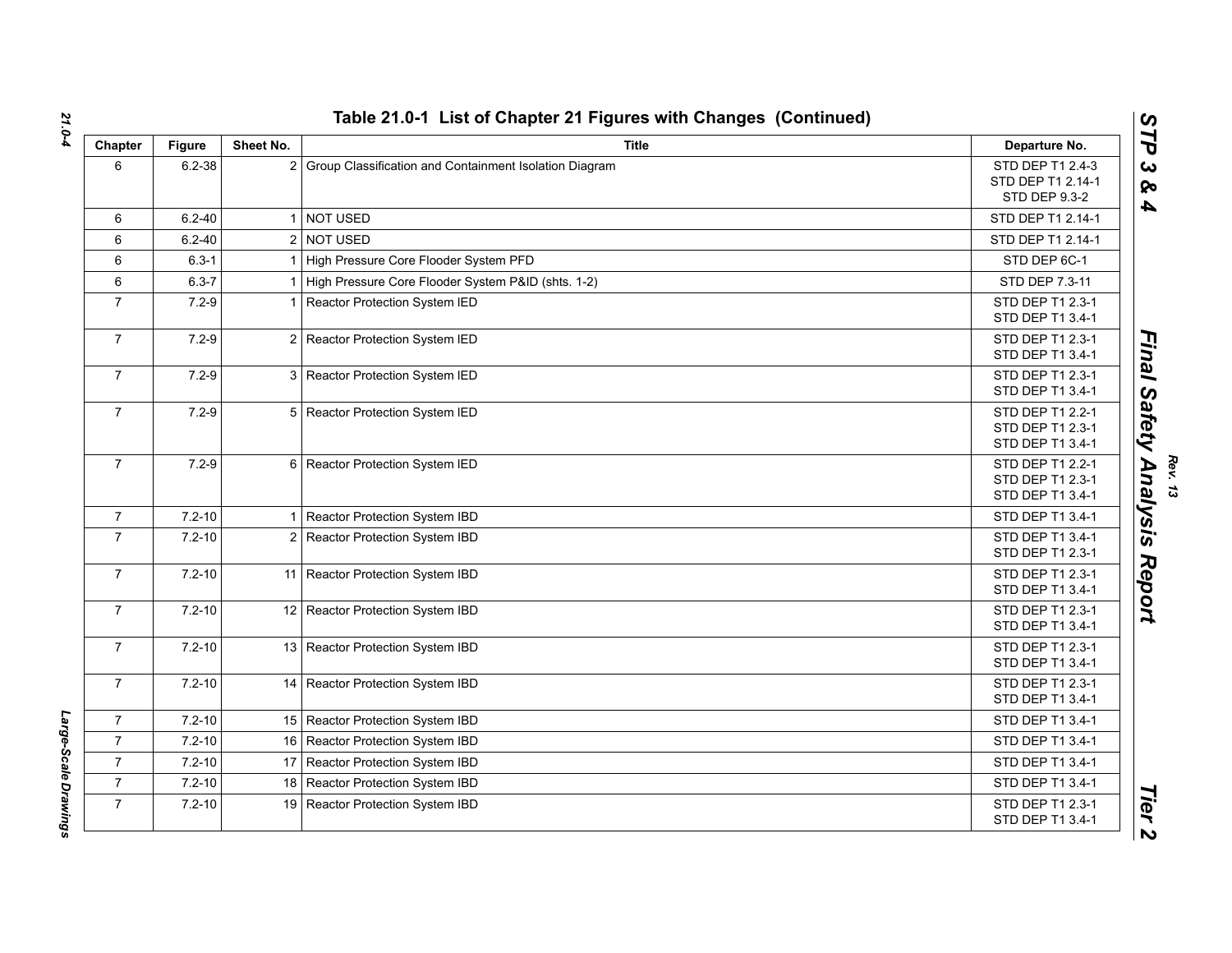| Chapter        | <b>Figure</b> | Sheet No.       | <b>Title</b>                      | Departure No.                                       |
|----------------|---------------|-----------------|-----------------------------------|-----------------------------------------------------|
| $\overline{7}$ | $7.2 - 10$    |                 | 20 Reactor Protection System IBD  | STD DEP T1 2.3-1<br>STD DEP T1 3.4-1                |
| $\overline{7}$ | $7.2 - 10$    | 21 <sup>1</sup> | Reactor Protection System IBD     | STD DEP T1 2.3-1<br>STD DEP T1 3.4-1                |
| $\overline{7}$ | $7.2 - 10$    |                 | 22 Reactor Protection System IBD  | STD DEP T1 2.3-1<br>STD DEP T1 3.4-1                |
| $\overline{7}$ | $7.2 - 10$    |                 | 39 Reactor Protection System IBD  | STD DEP T1 2.3-1                                    |
| $\overline{7}$ | $7.2 - 10$    | 40              | Reactor Protection System IBD     | STD DEP T1 2.3-1                                    |
| $\overline{7}$ | $7.2 - 10$    | 41              | Reactor Protection System IBD     | STD DEP T1 2.3-1                                    |
| $\overline{7}$ | $7.2 - 10$    |                 | 42 Reactor Protection System IBD  | STD DEP T1 2.3-1                                    |
| $\overline{7}$ | $7.2 - 10$    | 47              | Reactor Protection System IBD     | STD DEP T1 2.3-1                                    |
| $\overline{7}$ | $7.2 - 10$    | 48              | Reactor Protection System IBD     | STD DEP T1 2.3-1                                    |
| $\overline{7}$ | $7.2 - 10$    |                 | 49 Reactor Protection System IBD  | STD DEP T1 2.3-1                                    |
| $\overline{7}$ | $7.2 - 10$    |                 | 50 Reactor Protection System IBD  | STD DEP T1 2.3-1                                    |
| $\overline{7}$ | $7.2 - 10$    | 51              | Reactor Protection System IBD     | STD DEP T1 2.3-1                                    |
| $\overline{7}$ | $7.2 - 10$    | 52              | Reactor Protection System IBD     | STD DEP T1 2.3-1                                    |
| $\overline{7}$ | $7.2 - 10$    | 53              | Reactor Protection System IBD     | STD DEP T1 2.3-1                                    |
| $\overline{7}$ | $7.2 - 10$    |                 | 54 Reactor Protection System IBD  | STD DEP T1 2.3-1                                    |
| $\overline{7}$ | $7.2 - 10$    |                 | 69 Reactor Protection System IBD  | STD DEP T1 2.3-1                                    |
| $\overline{7}$ | $7.2 - 10$    | 71              | Reactor Protection System IBD     | STD DEP T1 2.3-1                                    |
| $\overline{7}$ | $7.3 - 1$     | 2               | High Pressure Core Flooder IBD    | STD DEP T1 3.4-1<br>STD DEP 7.3-10                  |
| $\overline{7}$ | $7.3 - 1$     |                 | 5 High Pressure Core Flooder IBD  | STD DEP 7.3-10<br>STD DEP T1 3.4-1                  |
| $\overline{7}$ | $7.3 - 1$     |                 | 6 High Pressure Core Flooder IBD  | STD DEP 7.3-1                                       |
| $\overline{7}$ | $7.3 - 1$     |                 | 7 High Pressure Core Flooder IBD  | STD DEP T1 3.4-1<br>STD DEP 7.3-1<br>STD DEP 7.3-10 |
| $\overline{7}$ | $7.3 - 1$     | 8               | High Pressure Core Flooder IBD    | STD DEP T1 3.4-1<br>STD DEP 7.3-10                  |
| $\overline{7}$ | $7.3 - 1$     |                 | 9 High Pressure Core Flooder IBD  | STD DEP T1 3.4-1<br>STD DEP 7.3-10                  |
| $\overline{7}$ | $7.3 - 1$     |                 | 10 High Pressure Core Flooder IBD | STD DEP T1 3.4-1<br>STD DEP 7.3-10                  |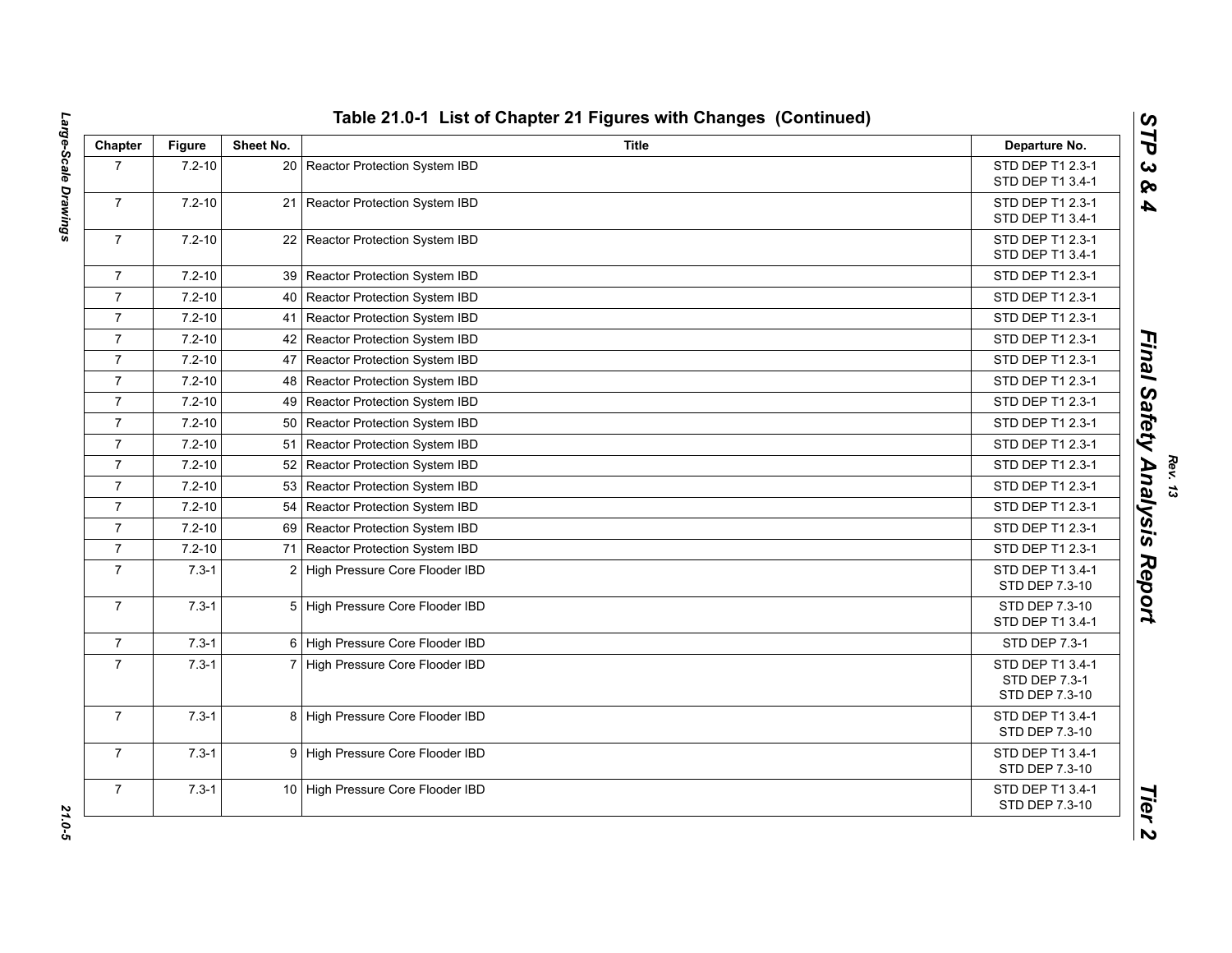| Chapter        | Figure    | Sheet No. | <b>Title</b>                                | Departure No.                                          |
|----------------|-----------|-----------|---------------------------------------------|--------------------------------------------------------|
| $\overline{7}$ | $7.3 - 1$ | 11        | High Pressure Core Flooder IBD              | STD DEP T1 3.4-1<br>STD DEP 7.3-10                     |
| $\overline{7}$ | $7.3 - 1$ |           | 13 High Pressure Core Flooder IBD           | STD DEP T1 3.4-1<br>STD DEP 7.3-10                     |
| $\overline{7}$ | $7.3 - 1$ |           | 14 High Pressure Core Flooder IBD           | STD DEP T1 3.4-1<br>STD DEP T1 3.4-1<br>STD DEP 7.3-10 |
| $\overline{7}$ | $7.3 - 1$ |           | 15 High Pressure Core Flooder IBD           | STD DEP T1 3.4-1<br>STD DEP T1 3.4-1<br>STD DEP 7.3-10 |
| $\overline{7}$ | $7.3 - 1$ |           | 17 High Pressure Core Flooder IBD           | STD DEP T1 3.4-1<br>STD DEP 7.3-10                     |
| $\overline{7}$ | $7.3 - 2$ |           | 1 Nuclear Boiler System IBD                 | STD DEP T1 3.4-1<br>STD DEP T1 3.4-1<br>STD DEP 7.3-4  |
| $\overline{7}$ | $7.3 - 2$ |           | 2 Nuclear Boiler System IBD                 | STD DEP T1 3.4-1<br>STD DEP T1 3.4-1<br>STD DEP 7.3-4  |
| $\overline{7}$ | $7.3 - 2$ |           | 3 Nuclear Boiler System IBD                 | STD DEP T1 3.4-1                                       |
| $\overline{7}$ | $7.3 - 2$ |           | 4 Nuclear Boiler System IBD                 | STD DEP T1 3.4-1                                       |
| $\overline{7}$ | $7.3 - 2$ |           | 5 Nuclear Boiler System IBD                 | STD DEP T1 3.4-1                                       |
| $\overline{7}$ | $7.3 - 2$ |           | 6 Nuclear Boiler System IBD                 | STD DEP T1 3.4-1                                       |
| $\overline{7}$ | $7.3 - 2$ |           | Nuclear Boiler System IBD                   | STD DEP T1 3.4-1                                       |
| $\overline{7}$ | $7.3 - 2$ |           | 8 Nuclear Boiler System IBD                 | STD DEP T1 3.4-1                                       |
| $\overline{7}$ | $7.3 - 2$ |           | 9 Nuclear Boiler System IBD                 | STD DEP T1 3.4-1                                       |
| $\overline{7}$ | $7.3 - 2$ |           | 10 Nuclear Boiler System IBD                | STD DEP T1 3.4-1                                       |
| $\overline{7}$ | $7.3 - 2$ |           | 11 Nuclear Boiler System IBD                | STD DEP T1 3.4-1                                       |
| $\overline{7}$ | $7.3 - 2$ |           | 18 Nuclear Boiler System IBD                | STD DEP T1 3.4-1                                       |
| $\overline{7}$ | $7.3 - 2$ | 30        | Nuclear Boiler System IBD                   | STD DEP T1 3.4-1                                       |
| $\overline{7}$ | $7.3 - 2$ | 34        | Nuclear Boiler System IBD                   | STD DEP T1 3.4-1                                       |
| $\overline{7}$ | $7.3 - 2$ | 36        | Nuclear Boiler System IBD                   | STD DEP T1 3.4-1                                       |
| $\overline{7}$ | $7.3 - 2$ | 37        | Nuclear Boiler System IBD                   | STD DEP T1 3.4-1                                       |
| $\overline{7}$ | $7.3 - 3$ |           | Reactor Core Isolation Cooling System IBD   | STD DEP T1 2.4-3                                       |
| $\overline{7}$ | $7.3 - 3$ |           | 2 Reactor Core Isolation Cooling System IBD | STD DEP T1 2.4-3                                       |
| $\overline{7}$ | $7.3 - 3$ |           | 3 Reactor Core Isolation Cooling System IBD | STD DEP T1 2.4-3                                       |

*Rev. 13*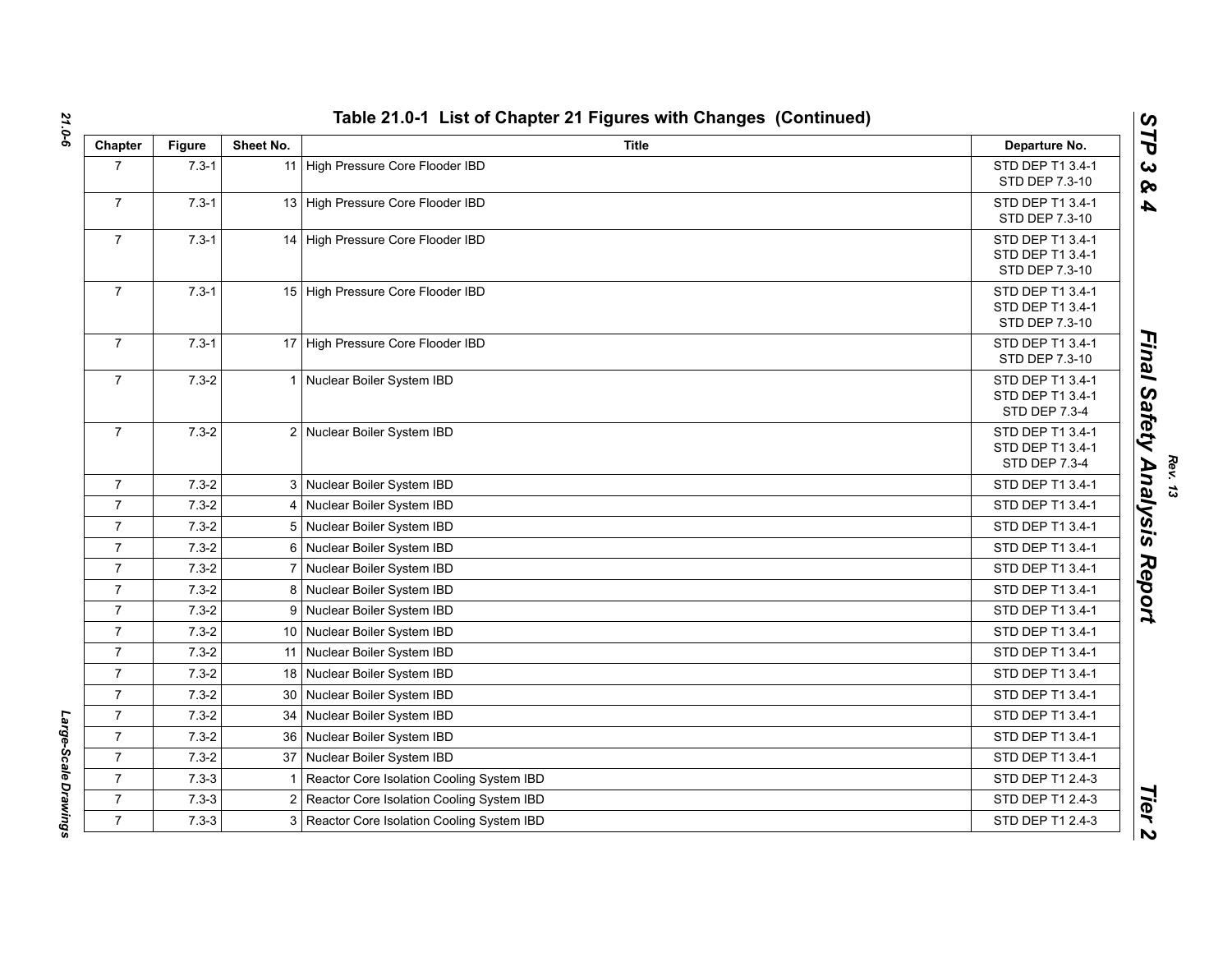| Chapter        | <b>Figure</b> | Sheet No.               | Title                                        | Departure No.                                                           |
|----------------|---------------|-------------------------|----------------------------------------------|-------------------------------------------------------------------------|
| $\overline{7}$ | $7.3 - 3$     |                         | 4 Reactor Core Isolation Cooling System IBD  | STD DEP T1 2.4-3                                                        |
| $\overline{7}$ | $7.3 - 3$     |                         | 5 Reactor Core Isolation Cooling System IBD  | STD DEP T1 2.4-3                                                        |
| $\overline{7}$ | $7.3 - 3$     | 6                       | Reactor Core Isolation Cooling System IBD    | STD DEP T1 2.4-3                                                        |
| $\overline{7}$ | $7.3 - 3$     | $\overline{7}$          | Reactor Core Isolation Cooling System IBD    | STD DEP T1 2.4-3                                                        |
| $\overline{7}$ | $7.3 - 3$     |                         | 10 Reactor Core Isolation Cooling System IBD | STD DEP T1 2.4-3                                                        |
| $\overline{7}$ | $7.3 - 3$     |                         | 12 Reactor Core Isolation Cooling System IBD | STD DEP T1 2.4-3                                                        |
| $\overline{7}$ | $7.3 - 3$     |                         | 13 Reactor Core Isolation Cooling System IBD | STD DEP T1 2.4-3                                                        |
| $\overline{7}$ | $7.3 - 3$     |                         | 14 Reactor Core Isolation Cooling System IBD | STD DEP T1 2.4-3                                                        |
| $\overline{7}$ | $7.3 - 3$     |                         | 15 Reactor Core Isolation Cooling System IBD | STD DEP T1 2.4-3                                                        |
| $\overline{7}$ | $7.3 - 3$     | 16                      | Reactor Core Isolation Cooling System IBD    | STD DEP T1 2.4-3                                                        |
| $\overline{7}$ | $7.3 - 3$     |                         | 17 Reactor Core Isolation Cooling System IBD | STD DEP T1 2.4-3                                                        |
| $\overline{7}$ | $7.3 - 4$     | $\mathbf 1$             | Residual Heat Removal System IBD             | STD DEP T1 2.14-1                                                       |
| $\overline{7}$ | $7.3 - 4$     |                         | 3 Residual Heat Removal System IBD           | STD DEP T1 2.14-1                                                       |
| $\overline{7}$ | $7.3 - 4$     |                         | 4 Residual Heat Removal System IBD           | STD DEP 7.3-10<br>STD DEP 7.3-13                                        |
| $\overline{7}$ | $7.3 - 4$     |                         | 6 Residual Heat Removal System IBD           | STD DEP T1 2.4-1<br>STD DEP 7.3-13                                      |
| $\overline{7}$ | $7.3 - 4$     |                         | 10 Residual Heat Removal System IBD          | STD DEP 7.3-10<br>STD DEP 7.3-13                                        |
| $\overline{7}$ | $7.3 - 4$     |                         | 11 Residual Heat Removal System IBD          | STD DEP 7.3-10<br>STD DEP 7.3-13                                        |
| $\overline{7}$ | $7.3 - 4$     |                         | 12 Residual Heat Removal System IBD          | STD DEP T1 2.4-1                                                        |
| $\overline{7}$ | $7.3 - 4$     |                         | 13 Residual Heat Removal System IBD          | STD DEP 7.3-10<br>STD DEP 7.3-13                                        |
| $\overline{7}$ | $7.3 - 4$     |                         | 14 Residual Heat Removal System IBD          | STD DEP 7.3-10                                                          |
| $\overline{7}$ | $7.3 - 4$     |                         | 19 Residual Heat Removal System IBD          | STD DEP T1 2.4-1                                                        |
| $\overline{7}$ | $7.3 - 4$     |                         | 20 Residual Heat Removal System IBD          | STD DEP T1 2.14-1<br>STD DEP 7.3-10<br>STD DEP 7.3-13<br>STD DEP 7.3-14 |
| $\overline{7}$ | $7.3 - 4$     |                         | 20a   Residual Heat Removal System IBD       | STD DEP 7.3-13                                                          |
| $\overline{7}$ | $7.3 - 5$     | $\overline{\mathbf{1}}$ | Leak Detection and Isolation System IBD      | STD DEP T1 2.14-1<br>STD DEP T1 3.4-1                                   |
| $\overline{7}$ | $7.3 - 5$     |                         | 2 Leak Detection and Isolation System IBD    | STD DEP T1 2.14-1<br>STD DEP T1 3.4-1                                   |

*Large-Scale Drawings 21.0-7* 21.0-7

Large-Scale Drawings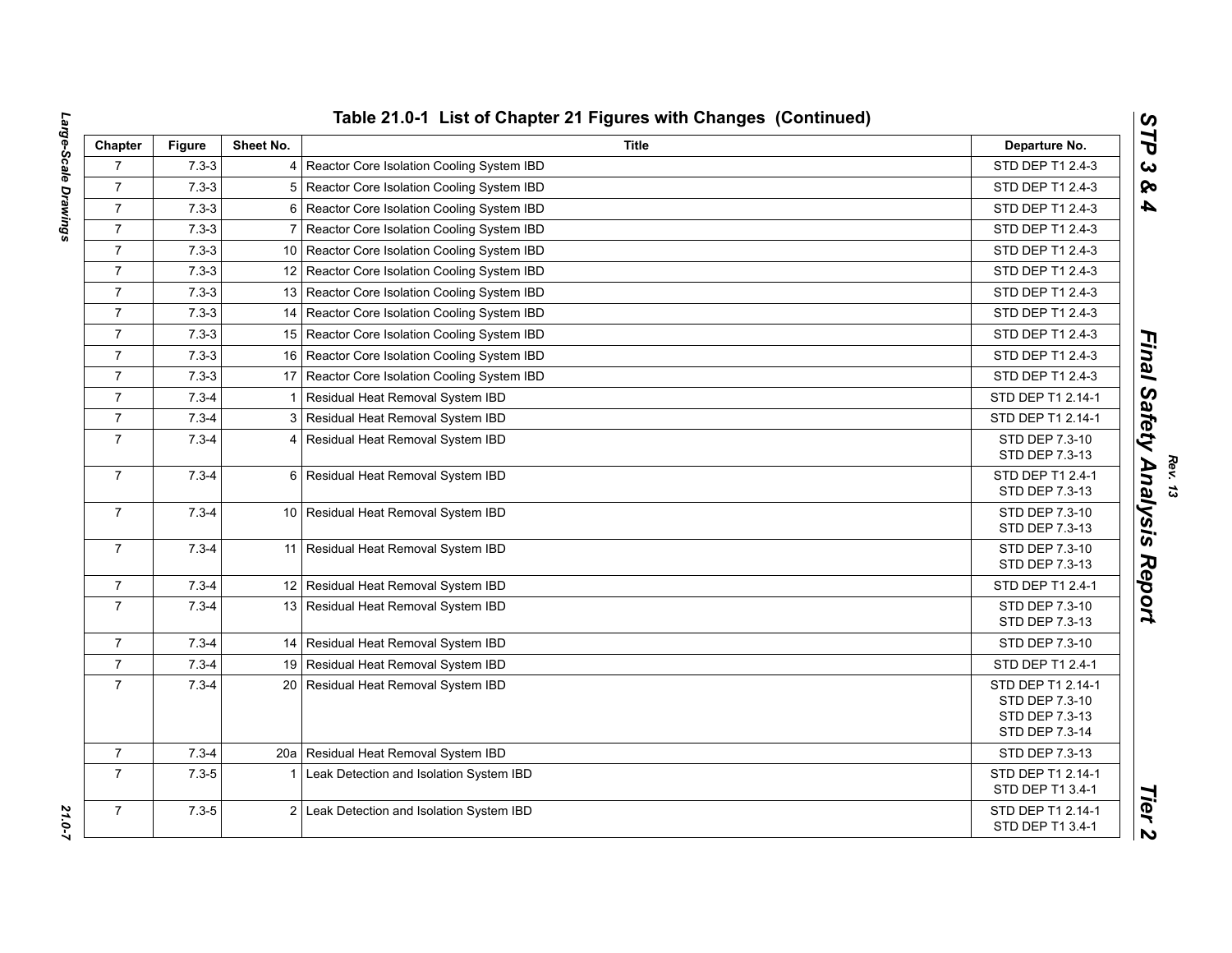| Chapter        | <b>Figure</b> | Sheet No.       | Title                                        | Departure No.                     |
|----------------|---------------|-----------------|----------------------------------------------|-----------------------------------|
| $\overline{7}$ | $7.3 - 5$     |                 | 3 Leak Detection and Isolation System IBD    | STD DEP T1 2.3-1                  |
| $\overline{7}$ | $7.3 - 5$     |                 | 4 Leak Detection and Isolation System IBD    | STD DEP T1 3.4-1                  |
| $\overline{7}$ | $7.3 - 5$     |                 | 5 Leak Detection and Isolation System IBD    | STD DEP T1 3.4-1                  |
| $\overline{7}$ | $7.3 - 5$     |                 | 6 Leak Detection and Isolation System IBD    | STD DEP T1 3.4-1                  |
| $\overline{7}$ | $7.3 - 5$     |                 | 7 Leak Detection and Isolation System IBD    | STD DEP T1 3.4-1                  |
| $\overline{7}$ | $7.3 - 5$     |                 | 8 Leak Detection and Isolation System IBD    | STD DEP T1 2.3-1                  |
| $\overline{7}$ | $7.3 - 5$     |                 | 11 Leak Detection and Isolation System IBD   | STD DEP T1 2.3-1                  |
| $\overline{7}$ | $7.3 - 5$     |                 | 12 Leak Detection and Isolation System IBD   | STD DEP T1 2.3-1                  |
| $\overline{7}$ | $7.3 - 5$     |                 | 15 Leak Detection and Isolation System IBD   | STD DEP T1 2.3-1                  |
| $\overline{7}$ | $7.3 - 5$     |                 | 16 Leak Detection and Isolation System IBD   | STD DEP T1 2.3-1                  |
| $\overline{7}$ | $7.3 - 5$     |                 | 19 Leak Detection and Isolation System IBD   | STD DEP T1 2.3-1                  |
| $\overline{7}$ | $7.3 - 5$     |                 | 20 Leak Detection and Isolation System IBD   | STD DEP T1 2.3-1                  |
| $\overline{7}$ | $7.3 - 5$     |                 | 23 Leak Detection and Isolation System IBD   | STD DEP T1 2.3-1                  |
| $\overline{7}$ | $7.3 - 5$     |                 | 24 Leak Detection and Isolation System IBD   | STD DEP T1 3.4-1                  |
| $\overline{7}$ | $7.3 - 5$     |                 | 35 Leak Detection and Isolation System IBD   | STD DEP Admin                     |
| $\overline{7}$ | $7.3 - 5$     | 36 <sup>°</sup> | Leak Detection and Isolation System IBD      | STD DEP Admin                     |
| $\overline{7}$ | $7.3 - 5$     | 39 <sub>1</sub> | Leak Detection and Isolation System IBD      | STD DEP T1 2.3-1                  |
| $\overline{7}$ | $7.3 - 5$     |                 | 40   Leak Detection and Isolation System IBD | STD DEP T1 2.3-1                  |
| $\overline{7}$ | $7.3 - 5$     |                 | 41 Leak Detection and Isolation System IBD   | STD DEP T1 3.4-1                  |
| $\overline{7}$ | $7.3 - 5$     |                 | 42 Leak Detection and Isolation System IBD   | STD DEP T1 3.4-1                  |
| $\overline{7}$ | $7.3 - 5$     |                 | 43 Leak Detection and Isolation System IBD   | STD DEP T1 3.4-1                  |
| $\overline{7}$ | $7.3 - 5$     | 44              | Leak Detection and Isolation System IBD      | STD DEP T1 3.4-1<br>STD DEP Admin |
| $\overline{7}$ | $7.3 - 5$     |                 | 45 Leak Detection and Isolation System IBD   | STD DEP T1 2.14-1                 |
| $\overline{7}$ | $7.3 - 5$     |                 | 46   Leak Detection and Isolation System IBD | STD DEP T1 2.14-1                 |
| $\overline{7}$ | $7.3 - 5$     | 47              | Leak Detection and Isolation System IBD      | STD DEP T1 2.14-1                 |
| $\overline{7}$ | $7.3 - 5$     |                 | 48 Leak Detection and Isolation System IBD   | STD DEP T1 3.4-1                  |
| $\overline{7}$ | $7.3 - 5$     |                 | 49   Leak Detection and Isolation System IBD | STD DEP T1 3.4-1                  |
| $\overline{7}$ | $7.3 - 5$     |                 | 50 Leak Detection and Isolation System IBD   | STD DEP T1 3.4-1                  |
| $\overline{7}$ | $7.3 - 5$     |                 | 51 Leak Detection and Isolation System IBD   | STD DEP T1.2.14-1                 |
| $\overline{7}$ | $7.3 - 5$     |                 | 52 Leak Detection and Isolation System IBD   | STD DEP T1.2.14-1                 |
| $\overline{7}$ | $7.3 - 5$     |                 | 53 Leak Detection and Isolation System IBD   | STD DEP T1.2.14-1                 |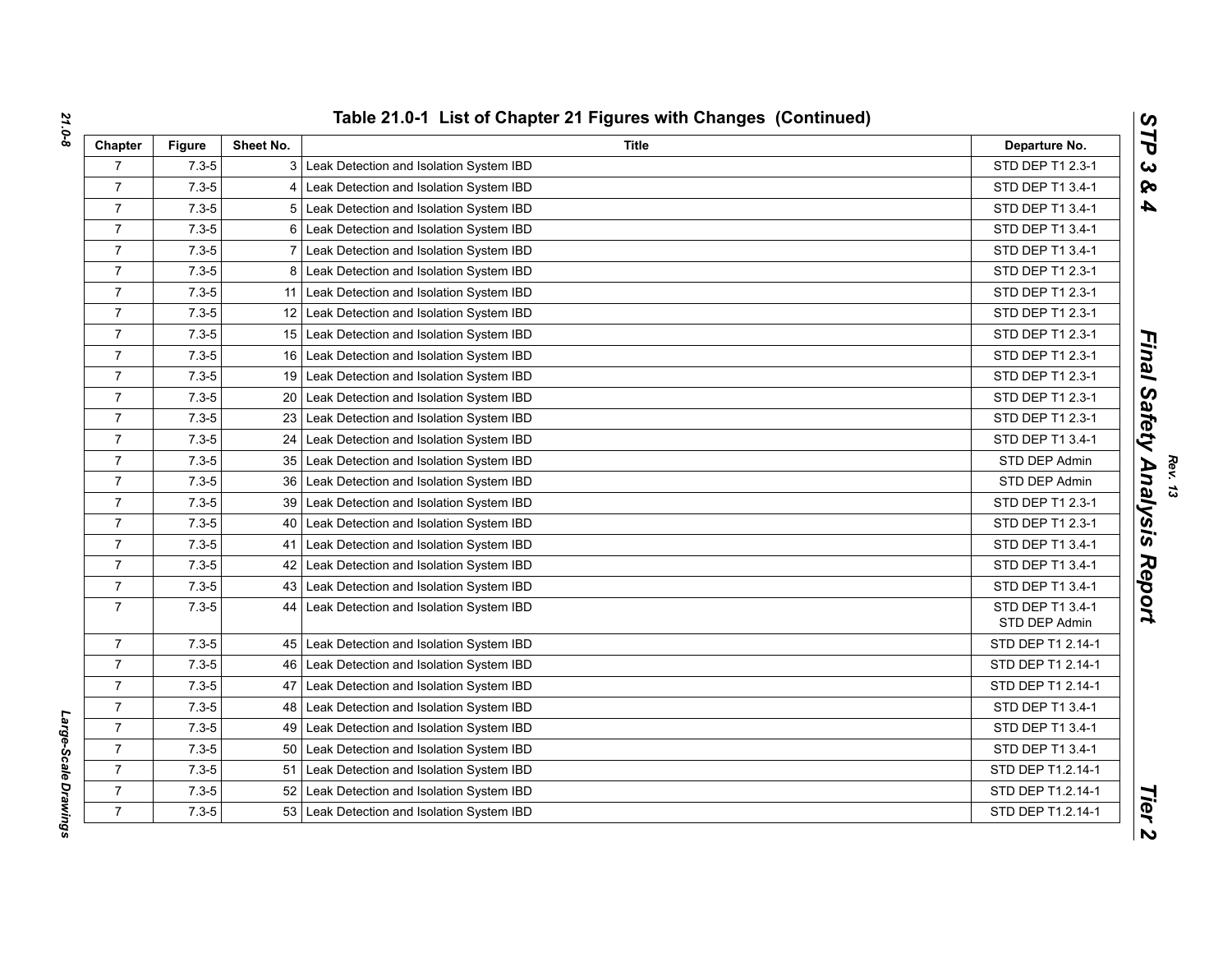| Chapter        | <b>Figure</b> | Sheet No. | <b>Title</b>                               | Departure No.                                                              |
|----------------|---------------|-----------|--------------------------------------------|----------------------------------------------------------------------------|
| $\overline{7}$ | $7.3 - 5$     | 54        | Leak Detection and Isolation System IBD    | STD DEP T1 3.4-1                                                           |
| $\overline{7}$ | $7.3 - 5$     | 55        | Leak Detection and Isolation System IBD    | STD DEP T1 3.4-1                                                           |
| $\overline{7}$ | $7.3 - 5$     | 56        | Leak Detection and Isolation System IBD    | STD DEP T1 3.4-1                                                           |
| $\overline{7}$ | $7.3 - 5$     | 58        | Leak Detection and Isolation System IBD    | STD DEP T1 3.4-1                                                           |
| $\overline{7}$ | $7.3 - 5$     | 59        | Leak Detection and Isolation System IBD    | STD DEP T1 3.4-1                                                           |
| $\overline{7}$ | $7.3 - 5$     | 60        | Leak Detection and Isolation System IBD    | STD DEP T1 3.4-1                                                           |
| $\overline{7}$ | $7.3 - 5$     | 61        | Leak Detection and Isolation System IBD    | STD DEP T1 3.4-1                                                           |
| $\overline{7}$ | $7.3 - 5$     | 72        | Leak Detection and Isolation System IBD    | STD DEP T1 3.4-1                                                           |
| $\overline{7}$ | $7.3 - 5$     | 74        | Leak Detection and Isolation System IBD    | STD DEP T1 3.4-1                                                           |
| $\overline{7}$ | $7.3 - 5$     |           | 75 Leak Detection and Isolation System IBD | STD DEP T1 2.14-1                                                          |
| $\overline{7}$ | $7.3 - 5$     |           | 76 Leak Detection and Isolation System IBD | STD DEP T1 3.4-1                                                           |
| $\overline{7}$ | $7.3 - 5$     | 77        | Leak Detection and Isolation System IBD    | STD DEP T1 2.3-1<br>STD DEP T1 3.4-1<br>STD DEP T1 2.14-1<br>STD DEP Admin |
| $\overline{7}$ | $7.4 - 2$     | -1        | Remote Shutdown System IED                 | STD DEP Admin<br>STD DEP T1 2.4-1<br>STD DEP 8.3-1                         |
| $\overline{7}$ | $7.4 - 3$     |           | Remote Shutdown System IBD                 | STD DEP 8.3-1<br>STD DEP T1 2.14-1                                         |
| $\overline{7}$ | $7.4 - 3$     |           | 2 Remote Shutdown System IBD               | STD DEP T1 2.4-1                                                           |
| $\overline{7}$ | $7.4 - 3$     |           | 3 Remote Shutdown System IBD               | <b>STD DEP 8.3-1</b><br>STD DEP T1 2.14-1                                  |
| $\overline{7}$ | $7.6 - 1$     |           | Neutron Monitoring System IED              | STD DEP T1 3.4-1                                                           |
| $\overline{7}$ | $7.6 - 1$     |           | 2 Neutron Monitoring System IED            | STD DEP T1 3.4-1                                                           |
| $\overline{7}$ | $7.6 - 1$     |           | 3 Neutron Monitoring System IED            | STD DEP T1 3.4-1                                                           |
| $\overline{7}$ | $7.6 - 1$     |           | 4 Neutron Monitoring System IED            | STD DEP T1 3.4-1                                                           |
| $\overline{7}$ | $7.6 - 2$     |           | Neutron Monitoring System IBD              | STD DEP T1 3.4-1                                                           |
| $\overline{7}$ | $7.6 - 2$     | 9         | Neutron Monitoring System IBD              | STD DEP 7.6-1                                                              |
| $\overline{7}$ | $7.6 - 2$     |           | 9a Neutron Monitoring System IBD           | STD DEP 7.6-1                                                              |
| $\overline{7}$ | $7.6 - 2$     | 9b        | Neutron Monitoring System IBD              | STD DEP 7.6-1                                                              |
| $\overline{7}$ | $7.6 - 2$     |           | 14 Neutron Monitoring System IBD           | STD DEP T1 3.4-1                                                           |
| $\overline{7}$ | $7.6 - 5$     |           | Process Radiation Monitoring System IED    | STD DEP T1 2.3-1<br>STD DEP 11.5-1                                         |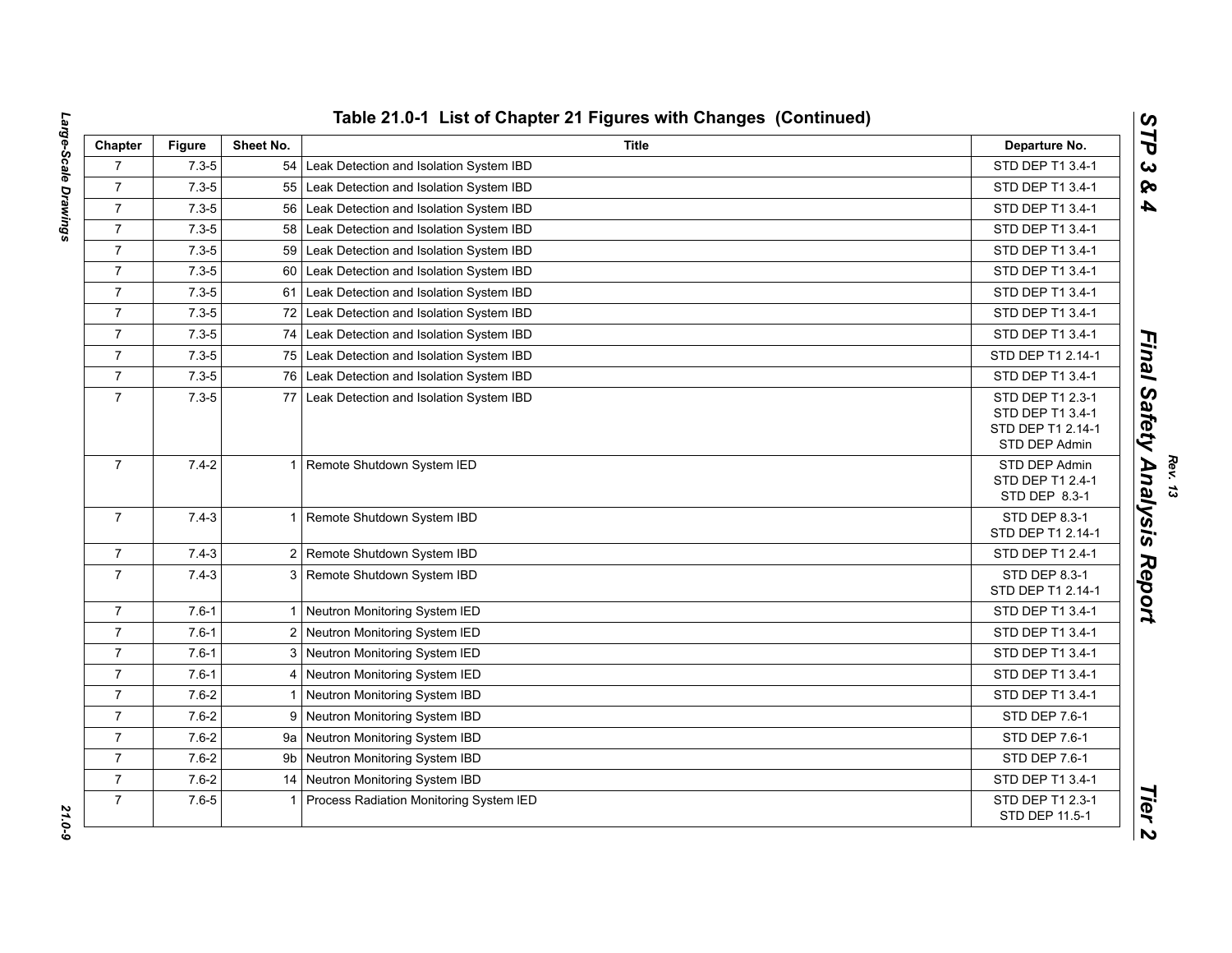| Chapter          | <b>Figure</b> | Sheet No.      | <b>Title</b>                                         | Departure No.                      |
|------------------|---------------|----------------|------------------------------------------------------|------------------------------------|
| $\overline{7}$   | $7.6 - 5$     | $\overline{2}$ | Process Radiation Monitoring System IED              | STD DEP 11.5-1                     |
| $\overline{7}$   | $7.6 - 5$     | 3              | Process Radiation Monitoring System IED              | STD DEP 11.5-1                     |
| $\overline{7}$   | $7.6 - 5$     |                | Process Radiation Monitoring System IED              | STD DEP 11.5-1                     |
| $\overline{7}$   | $7.6 - 5$     |                | 5 Process Radiation Monitoring System IED            | STD DEP 11.5-1                     |
| $\overline{7}$   | $7.6 - 5$     |                | 6 Process Radiation Monitoring System IED            | STD DEP 11.5-1                     |
| $\overline{7}$   | $7.6 - 5$     |                | Process Radiation Monitoring System IED              | STD DEP 11.5-1                     |
| $\overline{7}$   | $7.6 - 5$     |                | 8 Process Radiation Monitoring System IED            | STD DEP 11.5-1                     |
| $\overline{7}$   | $7.6 - 5$     | 9              | Process Radiation Monitoring System IED              | STD DEP 11.5-1                     |
| $\overline{7}$   | $7.6 - 5$     |                | 10 Process Radiation Monitoring System IED           | STD DEP 11.5-1                     |
| $\overline{7}$   | $7.6 - 11$    |                | Suppression Pool Temperature Monitoring System IED   | STD DEP 7.6-3                      |
| $\overline{7}$   | $7.6 - 11$    |                | 3 Suppression Pool Temperature Monitoring System IED | STD DEP 7.6-3                      |
| $\overline{7}$   | $7.7 - 2$     |                | Rod Control and Information System IED               | STD DEP T1 3 .4-1<br>STD DEP 7.7-7 |
| $\overline{7}$   | $7.7 - 2$     |                | 2 Rod Control and Information System IED             | STD DEP T1 3 .4-1<br>STD DEP 7.7-7 |
| $\overline{7}$   | $7.7 - 2$     | 3 I            | Rod Control and Information System IED               | STD DEP 7.7-7                      |
| $\overline{7}$   | $7.7 - 2$     |                | Rod Control and Information System IED               | STD DEP T1 3 .4-1<br>STD DEP 7.7-7 |
| $\overline{7}$   | $7.7 - 2$     |                | 5 Rod Control and Information System IED             | STD DEP 7.7-7                      |
| $\overline{7}$   | $7.7 - 3$     |                | Rod Control and Information System IBD               | STD DEP 7.7-7                      |
| $\overline{7}$   | $7.7 - 3$     |                | 2 Rod Control and Information System IBD             | STD DEP 7.7-7                      |
| $\overline{7}$   | $7.7 - 3$     |                | 3 Rod Control and Information System IBD             | STD DEP 7.7-7                      |
| $\overline{7}$   | $7.7 - 3$     |                | Rod Control and Information System IBD               | STD DEP 7.7-7                      |
| $\overline{7}$   | $7.7 - 3$     |                | 5 Rod Control and Information System IBD             | STD DEP 7.7-7                      |
| $\overline{7}$   | $7.7 - 3$     |                | 6 Rod Control and Information System IBD             | STD DEP 7.7-7                      |
| $\overline{7}$   | $7.7 - 3$     |                | 7 Rod Control and Information System IBD             | STD DEP 7.7-7                      |
| $\overline{7}$   | $7.7 - 3$     |                | 8 Rod Control and Information System IBD             | STD DEP 7.7-7                      |
| $\boldsymbol{7}$ | $7.7 - 3$     |                | 9 Rod Control and Information System IBD             | STD DEP 7.7-7                      |
| $\overline{7}$   | $7.7 - 3$     |                | 10 Rod Control and Information System IBD            | STD DEP 7.7-7                      |
| $\overline{7}$   | $7.7 - 3$     |                | 11 Rod Control and Information System IBD            | <b>STD DEP 7.7-7</b>               |
| $\overline{7}$   | $7.7 - 3$     |                | 12 Rod Control and Information System IBD            | STD DEP 7.7-7                      |
| $\overline{7}$   | $7.7 - 3$     |                | 13 Rod Control and Information System IBD            | STD DEP 7.7-7                      |
| $\overline{7}$   | $7.7 - 3$     |                | 14   Rod Control and Information System IBD          | <b>STD DEP 7.7-7</b>               |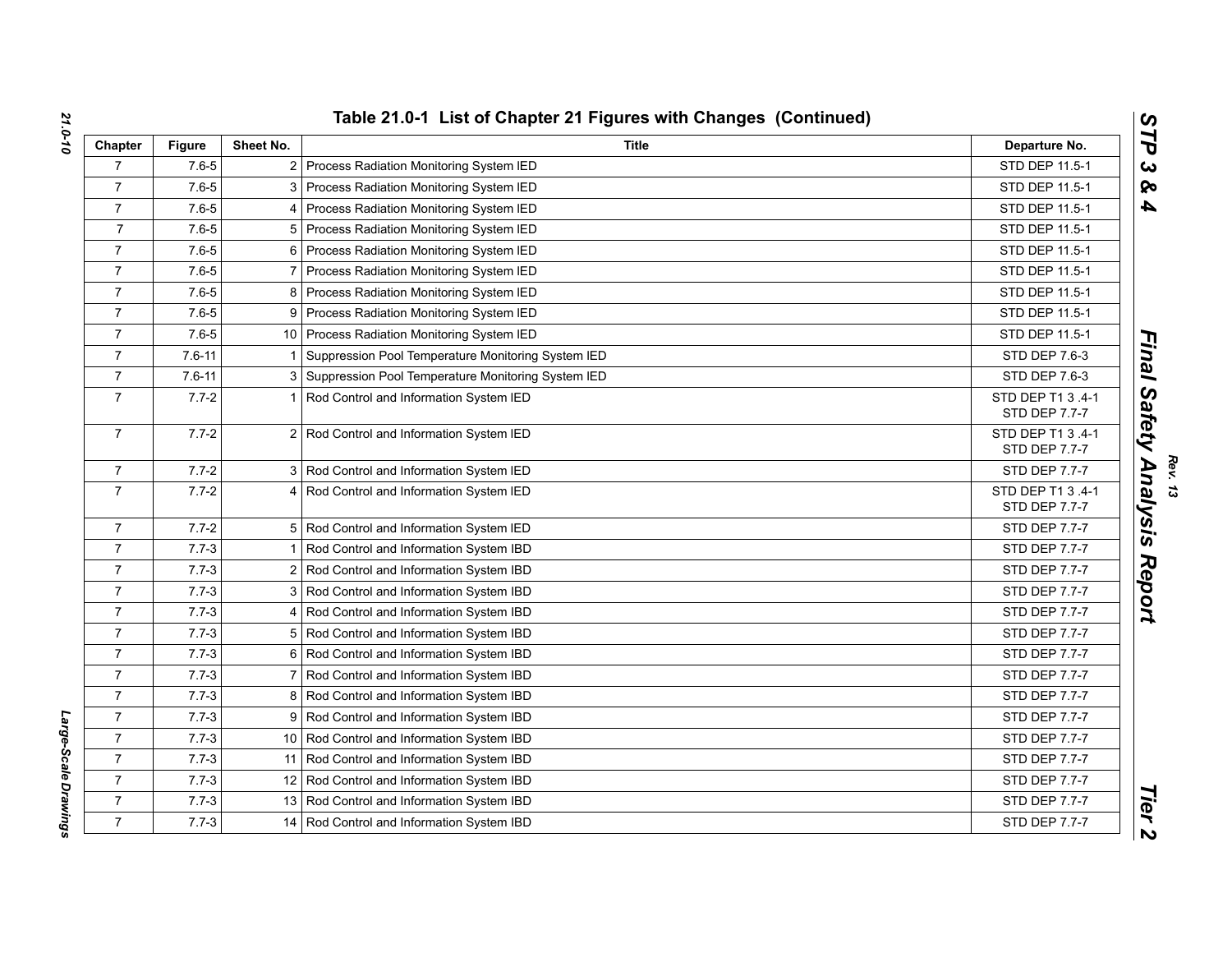| Chapter        | Figure    | Sheet No. | <b>Title</b>                               | Departure No.        |
|----------------|-----------|-----------|--------------------------------------------|----------------------|
| $\overline{7}$ | $7.7 - 3$ |           | 15 Rod Control and Information System IBD  | STD DEP 7.7-7        |
| $\overline{7}$ | $7.7 - 3$ |           | 18 Rod Control and Information System IBD  | STD DEP 7.7-7        |
| $\overline{7}$ | $7.7 - 3$ |           | 19 Rod Control and Information System IBD  | STD DEP 7.7-7        |
| $\overline{7}$ | $7.7 - 3$ |           | 20 Rod Control and Information System IBD  | STD DEP 7.7-7        |
| $\overline{7}$ | $7.7 - 3$ |           | 21 Rod Control and Information System IBD  | STD DEP 7.7-7        |
| $\overline{7}$ | $7.7 - 3$ |           | 22 Rod Control and Information System IBD  | STD DEP 7.7-7        |
| $\overline{7}$ | $7.7 - 3$ |           | 23 Rod Control and Information System IBD  | STD DEP 7.7-7        |
| $\overline{7}$ | $7.7 - 3$ |           | 24 Rod Control and Information System IBD  | STD DEP 7.7-7        |
| $\overline{7}$ | $7.7 - 3$ |           | 25 Rod Control and Information System IBD  | STD DEP 7.7-7        |
| $\overline{7}$ | $7.7 - 3$ |           | 26 Rod Control and Information System IBD  | STD DEP 7.7-7        |
| $\overline{7}$ | $7.7 - 3$ |           | 27 Rod Control and Information System IBD  | STD DEP 7.7-7        |
| $\overline{7}$ | $7.7 - 3$ |           | 28 Rod Control and Information System IBD  | STD DEP 7.7-7        |
| $\overline{7}$ | $7.7 - 3$ |           | 29 Not Used                                | <b>STD DEP 7.7-7</b> |
| $\overline{7}$ | $7.7 - 3$ |           | 30 Rod Control and Information System IBD  | STD DEP 7.7-7        |
| $\overline{7}$ | $7.7 - 3$ |           | 31 Rod Control and Information System IBD  | <b>STD DEP 7.7-7</b> |
| $\overline{7}$ | $7.7 - 3$ |           | 32 Rod Control and Information System IBD  | STD DEP 7.7-7        |
| $\overline{7}$ | $7.7 - 3$ |           | 33 Rod Control and Information System IBD  | <b>STD DEP 7.7-7</b> |
| $\overline{7}$ | $7.7 - 3$ |           | 33a Rod Control and Information System IBD | STD DEP 7.7-7        |
| $\overline{7}$ | $7.7 - 3$ |           | 34 Rod Control and Information System IBD  | STD DEP 7.7-7        |
| $\overline{7}$ | $7.7 - 3$ |           | 35 Rod Control and Information System IBD  | <b>STD DEP 7.7-7</b> |
| $\overline{7}$ | $7.7 - 3$ |           | 36 Rod Control and Information System IBD  | STD DEP 7.7-7        |
| $\overline{7}$ | $7.7 - 3$ |           | 37 Rod Control and Information System IBD  | <b>STD DEP 7.7-7</b> |
| $\overline{7}$ | $7.7 - 3$ |           | 37a Rod Control and Information System IBD | STD DEP 7.7-7        |
| $\overline{7}$ | $7.7 - 3$ |           | 42 Rod Control and Information System IBD  | STD DEP 7.7-7        |
| $\overline{7}$ | $7.7 - 3$ |           | 44 Rod Control and Information System IBD  | <b>STD DEP 7.7-7</b> |
| $\overline{7}$ | $7.7 - 3$ |           | 48 Rod Control and Information System IBD  | STD DEP 7.7-7        |
| $\overline{7}$ | $7.7 - 3$ |           | 50 Rod Control and Information System IBD  | STD DEP 7.7-7        |
| $\overline{7}$ | $7.7 - 3$ |           | 52 Rod Control and Information System IBD  | <b>STD DEP 7.7-7</b> |
| $\overline{7}$ | $7.7 - 3$ |           | 53 Rod Control and Information System IBD  | STD DEP 7.7-7        |
| $\overline{7}$ | $7.7 - 3$ |           | 54 Rod Control and Information System IBD  | STD DEP 7.7-7        |
| $\overline{7}$ | $7.7 - 3$ | 55        | Rod Control and Information System IBD     | STD DEP 7.7-7        |
| $\overline{7}$ | $7.7 - 3$ |           | 57 Rod Control and Information System IBD  | <b>STD DEP 7.7-7</b> |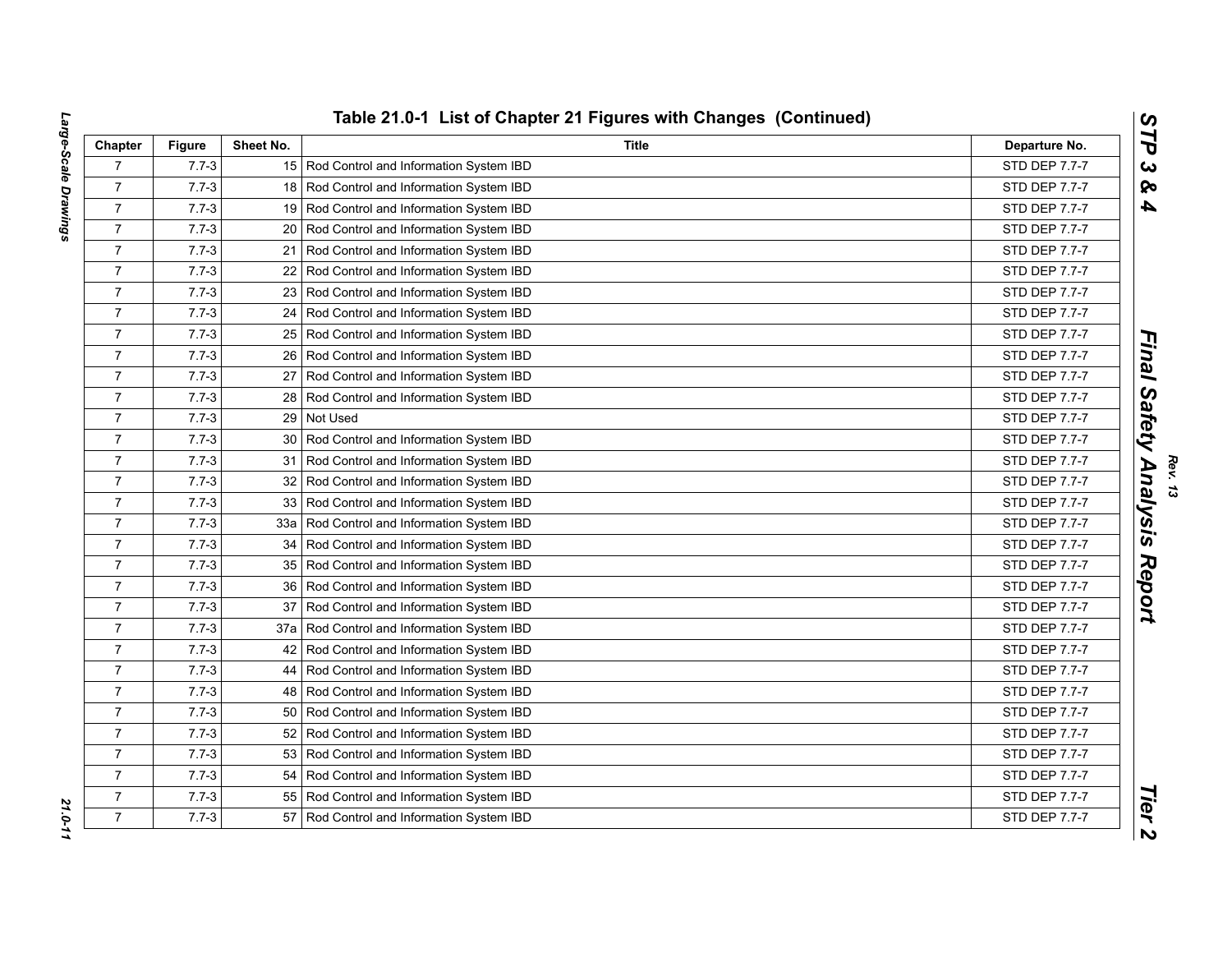| Chapter          | <b>Figure</b> | Sheet No. | <b>Title</b>                            | Departure No.                      |
|------------------|---------------|-----------|-----------------------------------------|------------------------------------|
| $\overline{7}$   | $7.7 - 4$     |           | Control Rod Drive System IBD            | STD DEP T1 3.4-1                   |
| $\overline{7}$   | $7.7 - 5$     |           | Recirculation Flow Control System IED   | STD DEP 7.7-20<br>STD DEP T1 3.4-1 |
| $\overline{7}$   | $7.7 - 5$     |           | 2 Recirculation Flow Control System IED | STD DEP 7.7-20<br>STD DEP T1 3.4-1 |
| $\overline{7}$   | $7.7 - 7$     |           | Recirculation Flow Control System IBD   | STD DEP 7.7-20                     |
| $\overline{7}$   | $7.7 - 7$     |           | Recirculation Flow Control System IBD   | STD DEP 7.7-20                     |
| $\overline{7}$   | $7.7 - 7$     | 3         | Recirculation Flow Control System IBD   | STD DEP 7.7-20                     |
| $\overline{7}$   | $7.7 - 7$     | 5         | Recirculation Flow Control System IBD   | STD DEP 7.7-20                     |
| $\overline{7}$   | $7.7 - 7$     |           | Recirculation Flow Control System IBD   | STD DEP 7.7-20                     |
| $\overline{7}$   | $7.7 - 7$     |           | Recirculation Flow Control System IBD   | STD DEP 7.7-20                     |
| $\overline{7}$   | $7.7 - 7$     | 8         | Recirculation Flow Control System IBD   | STD DEP 7.7-20<br>STD DEP 10.4-5   |
| $\overline{7}$   | $7.7 - 8$     |           | Feedwater Control System IED            | STD DEP T1 3.4-1<br>STD DEP 10.4-5 |
| $\overline{7}$   | $7.7 - 8$     |           | 2 Feedwater Control System IED          | STD DEP 10.4-5                     |
| $\overline{7}$   | $7.7 - 8$     | 3         | Feedwater Control System IED            | STD DEP 10.4-5                     |
| $\overline{7}$   | $7.7 - 9$     |           | Feedwater Control System IBD            | STD DEP T1 3.4-1                   |
| $\overline{7}$   | $7.7 - 9$     |           | 2 Feedwater Control System IBD          | STD DEP T1 3.4-1                   |
| $\overline{7}$   | $7.7 - 9$     | 3         | Feedwater Control System IBD            | STD DEP T1 3.4-1                   |
| $\overline{7}$   | $7.7 - 9$     |           | Feedwater Control System IBD            | STD DEP T1 3.4-1                   |
| $\overline{7}$   | $7.7 - 9$     | 5         | Feedwater Control System IBD            | STD DEP T1 3.4-1                   |
| $\overline{7}$   | $7.7 - 9$     | 6         | Feedwater Control System IBD            | STD DEP T1 3.4-1                   |
| $\overline{7}$   | $7.7 - 9$     | 6a        | Feedwater Control System IBD            | STD DEP T1 3.4-1                   |
| $\overline{7}$   | $7.7 - 9$     |           | Feedwater Control System IBD            | STD DEP T1 3.4-1                   |
| $\overline{7}$   | $7.7 - 9$     | 8         | Feedwater Control System IBD            | STD DEP T1 3.4-1                   |
| $\overline{7}$   | $7.7 - 9$     | 9         | Feedwater Control System IBD            | STD DEP T1 3.4-1                   |
| $\overline{7}$   | $7.7 - 9$     | 9а        | Feedwater Control System IBD            | STD DEP T1 3.4-1                   |
| $\overline{7}$   | $7.7 - 9$     | 10        | Feedwater Control System IBD            | STD DEP T1 3.4-1                   |
| $\overline{7}$   | $7.7 - 9$     | 11        | Feedwater Control System IBD            | STD DEP T1 3.4-1                   |
| $\boldsymbol{7}$ | $7.7 - 9$     | 12        | Feedwater Control System IBD            | STD DEP T1 3.4-1                   |
| $\overline{7}$   | $7.7 - 9$     | 13        | Feedwater Control System IBD            | STD DEP T1 3.4-1                   |
| $\overline{7}$   | $7.7 - 9$     | 14        | Feedwater Control System IBD            | STD DEP T1 3.4-1                   |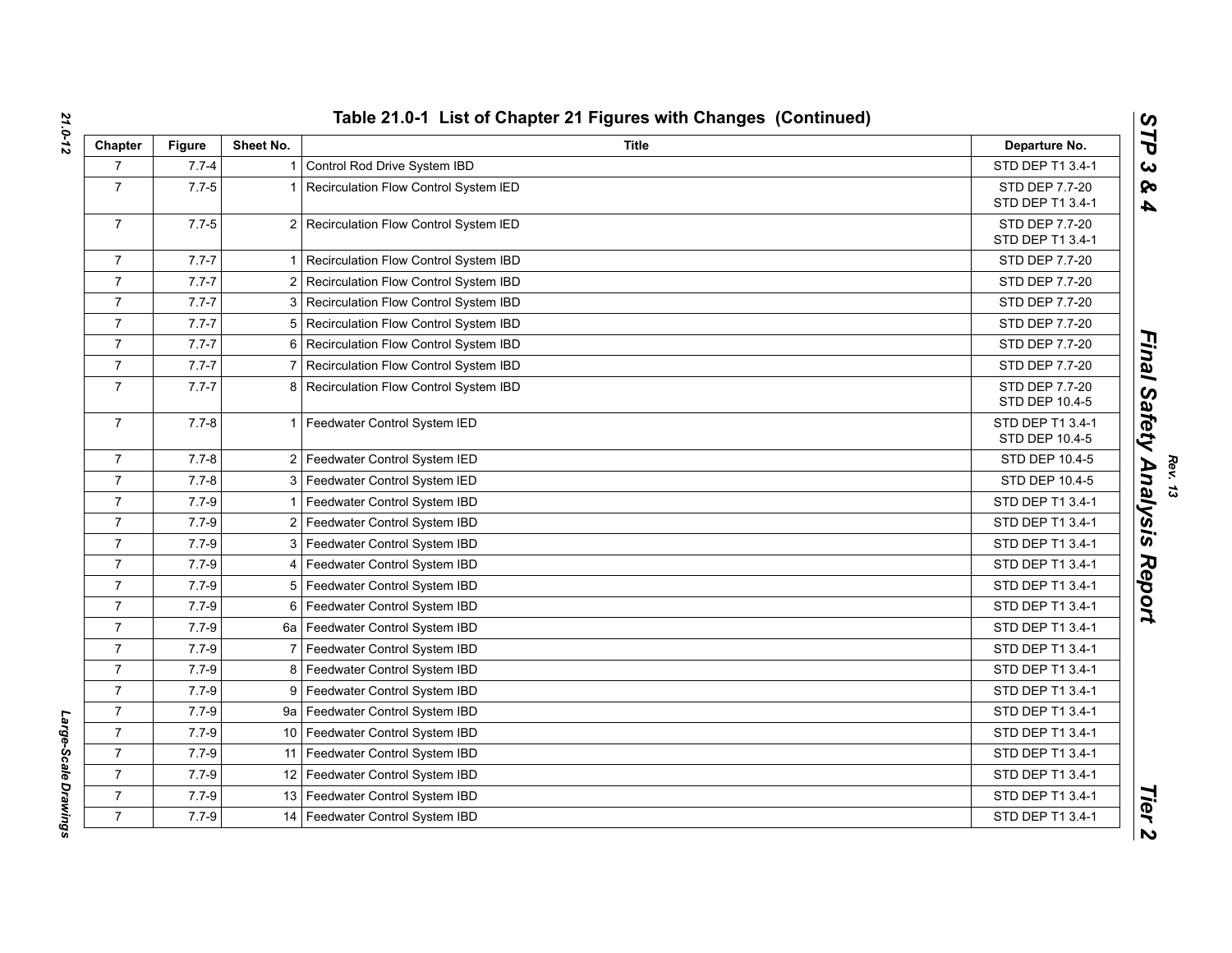| Chapter        | <b>Figure</b> | Sheet No. | <b>Title</b>                                                   | Departure No.                     |
|----------------|---------------|-----------|----------------------------------------------------------------|-----------------------------------|
| $\overline{7}$ | $7.7 - 12$    |           | Steam Bypass & Pressure Control System IED                     | STD DEP 7.7-24                    |
| $\overline{7}$ | $7.7 - 12$    |           | Steam Bypass & Pressure Control System IED                     | STD DEP 7.7-24                    |
| $\overline{7}$ | $7.7 - 13$    |           | Steam Bypass & Pressure Control System IBD                     | STD DEP 7.7-24                    |
| $\overline{7}$ | $7.7 - 13$    |           | Steam Bypass & Pressure Control System IBD                     | STD DEP 7.7-24                    |
| $\overline{7}$ | $7.7 - 13$    |           | Steam Bypass & Pressure Control System IBD                     | STD DEP 7.7-24                    |
| $\overline{7}$ | $7.7 - 13$    | 5         | Steam Bypass & Pressure Control System IBD                     | STD DEP 7.7-24                    |
| 8              | $8.2 - 1$     |           | Power Distribution System Routing Diagram                      | STP DEP 8.2-1                     |
| 8              | $8.2 - 1$     |           | Power Distribution System Routing Diagram                      | STP DEP 8.2-1                     |
| 8              | $8.2 - 1$     |           | Power Distribution System Routing Diagram                      | STP DEP 8.2-1                     |
| 8              | $8.2 - 1$     |           | Power Distribution System Routing Diagram                      | <b>STP DEP 8.2-1</b>              |
| 8              | $8.2 - 1$     | 5         | Power Distribution System Routing Diagram                      | STP DEP 8.2-1                     |
| 8              | $8.2 - 1$     |           | Power Distribution System Routing Diagram                      | STP DEP 8.2-1                     |
| 8              | $8.2 - 1$     |           | Power Distribution System Routing Diagram                      | STP DEP 8.2-1                     |
| 8              | $8.2 - 2$     |           | 345 kV General Arrangement                                     | Supplement                        |
| 8              | $8.2 - 3$     |           | 345 kV Switchyard Single Line Diagram                          | Supplement                        |
| 8              | $8.2 - 4$     |           | 345 kV Switchyard Arrangement                                  | Supplement                        |
| 8              | $8.2 - 5$     |           | 345 kV Transmission Configuration Map                          | Supplement                        |
| 8              | $8.2 - 6$     |           | Topographic Map of 345 kV Transmission Line (Blessing SE Line) | Supplement                        |
| 8              | $8.3 - 1$     |           | Electrical Power Distribution System SLD                       | STP DEP 8.3-3<br>STD DEP T1 2.4-2 |
| 8              | $8.3 - 1$     | 2         | Electrical Power Distribution System SLD                       | STP DEP 8.3-3                     |
| 8              | $8.3 - 1$     | 3         | Electrical Power Distribution System SLD                       | STP DEP 8.3-3                     |
| 8              | $8.3 - 1$     |           | Electrical Power Distribution System SLD                       | STP DEP 8.3-3                     |
| 8              | $8.3 - 2$     |           | Instrument & Control Power Supply System SLD                   | STP DEP 8.3-3                     |
| 9              | $9.1 - 1$     |           | Fuel Pool Cooling and Cleanup System P&ID                      | STD DEP T1 2.4-1                  |
| 9              | $9.1 - 2$     |           | Fuel Pool Cooling and Cleanup System PFD                       | STD DEP T1 2.4-1                  |
| 9              | $9.1 - 2$     |           | Fuel Pool Cooling and Cleanup System PFD                       | STD DEP T1 2.4-1                  |
| 9              | $9.1 - 12$    |           | Plant Refueling & Servicing Sequence                           | STD DEP 9.1-1                     |
| 9              | $9.2 - 1$     |           | 5 Reactor Building Cooling Water System P&ID                   | STD DEP T1 2.14-1                 |
| 9              | $9.2 - 1$     |           | Reactor Building Cooling Water System P&ID                     | STD DEP T1 2.14-1                 |
| 9              | $9.2 - 2$     |           | HVAC Normal Cooling Water System P&ID                          | STD DEP 9.2-7                     |
| 9              | $9.2 - 4$     |           | Makeup Water System (Condensate) P&ID                          | STD DEP Admin                     |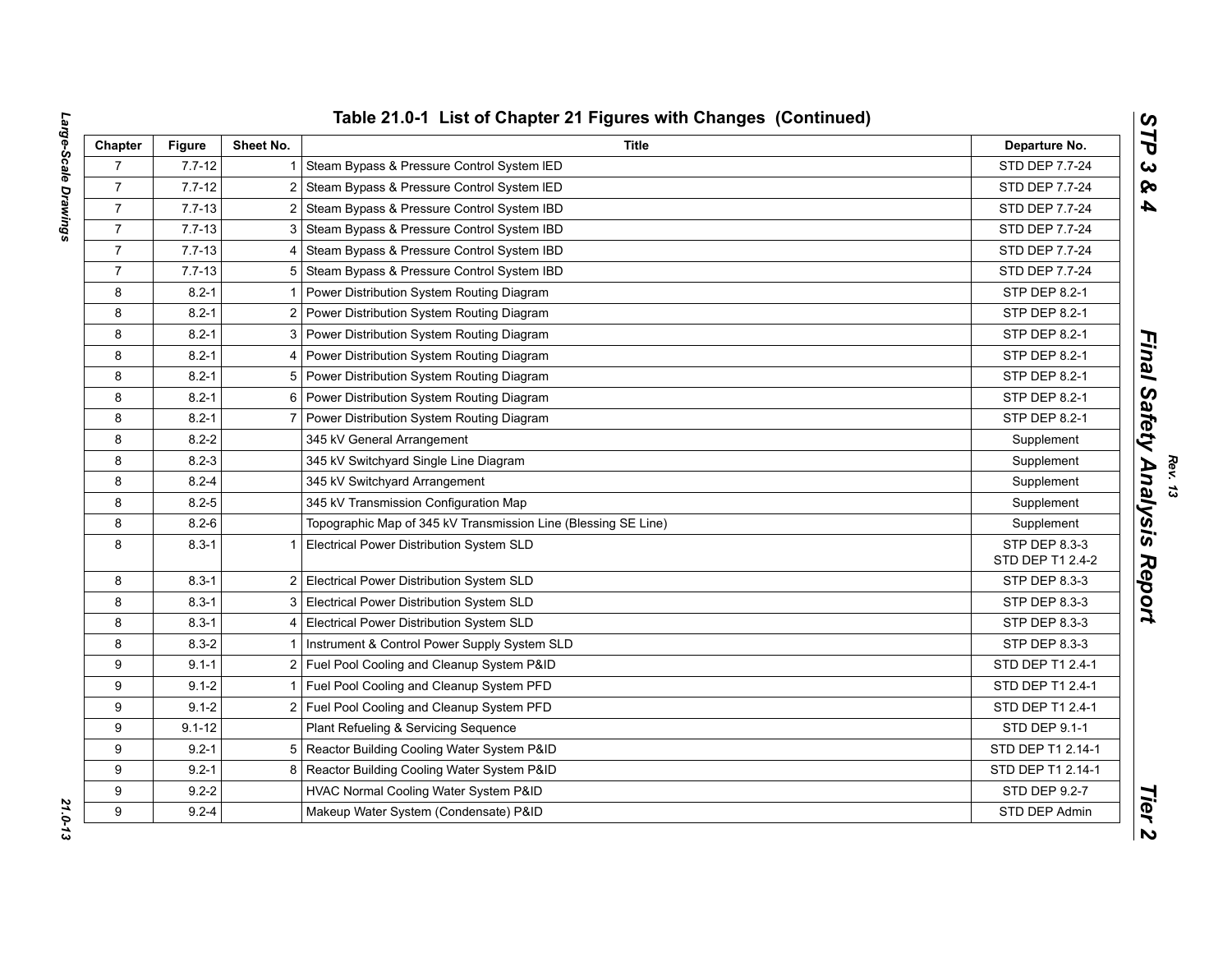| Chapter | Figure     | Sheet No.      | <b>Title</b>                                          | Departure No.                  |
|---------|------------|----------------|-------------------------------------------------------|--------------------------------|
| 9       | $9.2 - 5$  |                | 2 Makeup Water System (Purified) P&ID                 | STD DEP T1 2.14-1              |
| 9       | $9.2 - 7$  |                | Reactor Service Water System P&ID                     | STP DEP 9.2-5<br>STP DEP 19R-1 |
| 9       | $9.2 - 7$  |                | 2 Reactor Service Water System P&ID                   | STP DEP 9.2-5<br>STP DEP 19R-1 |
| 9       | $9.2 - 7$  |                | 3 Reactor Service Water System P&ID                   | STP DEP 9.2-5<br>STP DEP 19R-1 |
| 9       | $9.2 - 9$  |                | Potable and Sanitary Water System P&ID (sheet 2 of 2) | Supplement                     |
| 9       | $9.3 - 11$ |                | Radioactive Drain Transfer System P&ID                | Supplement                     |
| 9       | $9.3 - 11$ | $\overline{2}$ | Radioactive Drain Transfer System P&ID                | Supplement                     |
| 9       | $9.3 - 11$ | 3              | Radioactive Drain Transfer System P&ID                | Supplement                     |
| 9       | $9.3 - 11$ | 4              | Radioactive Drain Transfer System P&ID                | Supplement                     |
| 9       | $9.3 - 11$ | 5              | Radioactive Drain Transfer System P&ID                | Supplement                     |
| 9       | $9.3 - 11$ | 6              | Radioactive Drain Transfer System P&ID                | Supplement                     |
| 9       | $9.3 - 11$ | 7              | Radioactive Drain Transfer System P&ID                | Supplement                     |
| 9       | $9.3 - 11$ | 8              | Radioactive Drain Transfer System P&ID                | Supplement                     |
| 9       | $9.3 - 11$ | 9              | Radioactive Drain Transfer System P&ID                | Supplement                     |
| 9       | $9.3 - 11$ |                | 10 Radioactive Drain Transfer System P&ID             | Supplement                     |
| 9       | $9.3 - 11$ |                | 11   Radioactive Drain Transfer System P&ID           | Supplement                     |
| 9       | $9.3 - 11$ |                | 12 Not Used                                           |                                |
| 9       | $9.3 - 11$ |                | 13 Not Used                                           |                                |
| 9       | $9.3 - 11$ |                | 14   Radioactive Drain Transfer System P&ID           | Supplement                     |
| 9       | $9.3 - 11$ |                | 15 Radioactive Drain Transfer System P&ID             | Supplement                     |
| 9       | $9.3 - 11$ |                | 16 Radioactive Drain Transfer System P&ID             | Supplement                     |
| 9       | $9.3 - 11$ |                | 17   Radioactive Drain Transfer System P&ID           | Supplement                     |
| 9       | $9.3 - 11$ |                | 18   Radioactive Drain Transfer System P&ID           | Supplement                     |
| 9       | $9.3 - 11$ | 19             | Radioactive Drain Transfer System P&ID                | Supplement                     |
| 9       | $9.3 - 11$ | 20             | Radioactive Drain Transfer System P&ID                | Supplement                     |
| 9       | $9.3 - 11$ |                | 21   Radioactive Drain Transfer System P&ID           | Supplement                     |
| 9       | $9.3 - 11$ | 22             | Radioactive Drain Transfer System P&ID                | Supplement                     |
| 9       | $9.4 - 1$  |                | Control Building HVAC Flow Diagram                    | STP DEP 9.4-1<br>STD DEP 9.4-2 |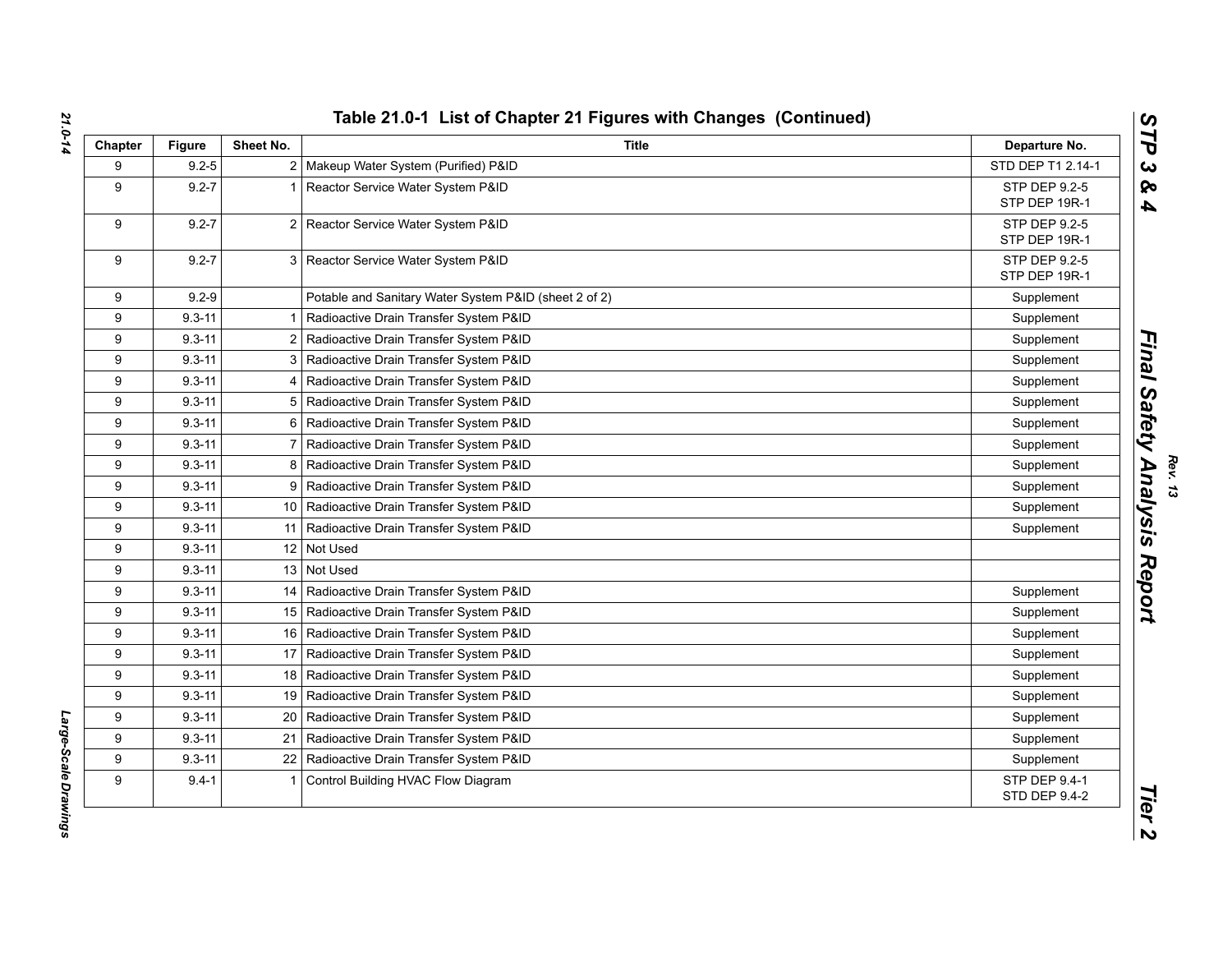| Chapter | <b>Figure</b> | Sheet No. | Title                                                                         | Departure No.                                       |
|---------|---------------|-----------|-------------------------------------------------------------------------------|-----------------------------------------------------|
| 9       | $9.4 - 1$     |           | 2 Control Building HVAC Flow Diagram                                          | STP DEP 9.4-1                                       |
|         |               |           |                                                                               | STD DEP 9.4-2                                       |
| 9       | $9.4 - 1$     |           | 3 Control Building HVAC Flow Diagram                                          | STD DEP 9.4-2                                       |
| 9       | $9.4 - 1$     |           | Control Building HVAC Flow Diagram                                            | STD DEP 9.4-2                                       |
| 9       | $9.4 - 1$     |           | 5 Control Building HVAC Flow Diagram                                          | STD DEP 9.4-2                                       |
| 9       | $9.4 - 2a$    |           | Turbine Building Ventilation System Air Flow Diagram                          | STD DEP 9.4-4                                       |
| 9       | $9.4 - 2b$    |           | Turbine Building Ventilation System Air Flow Diagram                          | STD DEP 9.4-4                                       |
| 9       | $9.4 - 2b$    | 2         | Turbine Building Ventilation System Control Diagram                           | STD DEP 9.4-4                                       |
| 9       | $9.4-2c$      |           | Turbine Building Ventilation System Air Flow Diagram                          | Supplement                                          |
| 9       | $9.4 - 3$     |           | Secondary Containment HVAC                                                    | STD DEP T1 2.14-1<br>STD DEP 9.4-7<br>STD DEP 9.4-8 |
| 9       | $9.4 - 3$     |           | 2 Secondary Containment HVAC System                                           | STD DEP T1 2.14-1                                   |
| 9       | $9.4 - 4$     |           | R/B Safety Related Electrical Equipment HVAC System                           | STD DEP 9.4-5                                       |
| 9       | $9.4 - 4$     |           | R/B Safety Related Electrical Equipment HVAC System                           | STD DEP 9.4-5                                       |
| 9       | $9.4 - 4$     |           | 3 R/B Safety Related Electrical Equipment HVAC System                         | STD DEP 9.4-5                                       |
| 9       | $9.4 - 10$    |           | Radwaste Building HVAC P&ID                                                   | STD DEP 9.4-5                                       |
| 9       | $9.4 - 10$    |           | 2 Radwaste Building HVAC P&ID                                                 | STD DEP 9.4-5                                       |
| 9       | $9.4 - 10$    |           | 3 Radwaste Building HVAC P&ID                                                 | <b>STD DEP 9.4-5</b>                                |
| 9       | $9.4 - 11$    |           | 1 Service Building HVAC P&ID                                                  | Supplement<br>STP DEP 9.4-3                         |
| 9       | $9.4 - 11$    |           | 2 Service Building HVAC P&ID                                                  | Supplement<br><b>STP DEP 9.4-3</b>                  |
| 9       | $9.5 - 6$     |           | Standby Diesel Generator Fuel Oil and Combustion Air Intake & Exhaust Systems | STP DEP 9.5-6                                       |
| 9       | 9A.4-4        |           | Reactor Building Fire Protection at Elevation 12300 mm                        | STD DEP T1 2.14-1                                   |
| 9       | 9A.4-9        |           | Reactpr Building Fire Protection at Section A-A                               | STD DEP T1 2.14-1                                   |
| 9       | 9A.4-17       |           | Turbine Building Fire Protection at Elevation 2300 mm                         | STP DEP 1.2-2                                       |
| 9       | 9A.4-18       |           | Turbine Building Fire Protection at Elevation 6300 mm                         | STP DEP 1.2-2                                       |
| 9       | 9A.4-19       |           | Turbine Building Fire Protection at Elevation 12300 mm                        | STP DEP 1.2-2                                       |
| 9       | 9A.4-20       |           | Turbine Building Fire Protection at Elevation 19700 mm                        | STP DEP 1.2-2                                       |
| 9       | 9A.4-21       |           | Turbine Building Fire Protection at Elevation 27800 mm                        | <b>STP DEP 1.2-2</b>                                |
| 9       | 9A.4-28       |           | Radwaste Building Fire Protection, RWB Sections                               | STP DEP 3.8-1                                       |
| 9       | 9A.4-29       |           | Radwaste Building Fire Protection at Elevation -1700 mm                       | STP DEP 3.8-1                                       |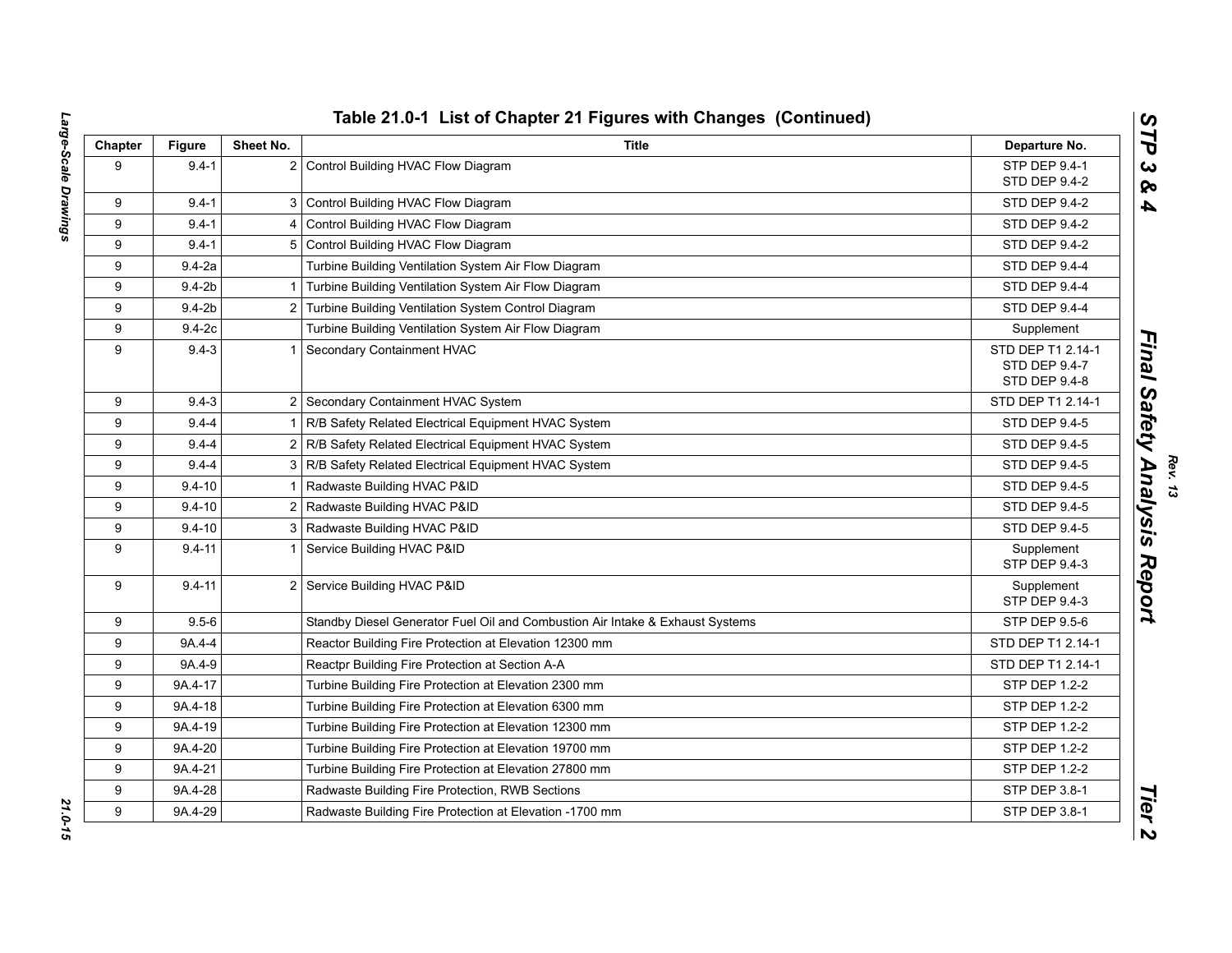| Chapter | <b>Figure</b> | Sheet No.      | <b>Title</b>                                            | Departure No.  |
|---------|---------------|----------------|---------------------------------------------------------|----------------|
| 9       | 9A.4-30       |                | Radwaste Building Fire Protection at Elevation 5300 mm  | STP DEP 3.8-1  |
| 9       | 9A.4-31       |                | Radwaste Building Fire Protection at Elevation 12300 mm | STP DEP 3.8-1  |
| 9       | 9A.4-32       |                | Radwaste Building Fire Protection at Elevation 18300 mm | STP DEP 3.8-1  |
| 9       | 9A.4-33       |                | Turbine Building Fire Protection at Elevation 38300 mm  | STP DEP 1.2-2  |
| 9       | 9A.4-34       |                | Turbine Building Fire Protection at Elevation 47200 mm  | STP DEP 1.2-2  |
| 10      | $10.1 - 2$    |                | Reference Heat Balance for Guaranteed Reactor Rating    | STP DEP 10.1-3 |
| 10      | $10.1 - 3$    |                | Reference Heat Balance for Valves-Wide-Open (VWO)       | STP DEP 10.1-4 |
| 11      | $11.2 - 1$    | $\mathbf{1}$   | Radwaste System PFD                                     | STD DEP 11.2-1 |
| 11      | $11.2 - 1$    |                | 2 Radwaste System PFD                                   | STD DEP 11.2-1 |
| 11      | $11.2 - 2$    |                | Radwaste System P&ID                                    | STD DEP 11.2-1 |
| 11      | $11.2 - 2$    | $\overline{2}$ | Radwaste System P&ID                                    | STD DEP 11.2-1 |
| 11      | $11.2 - 2$    |                | 3 Radwaste System P&ID                                  | STD DEP 11.2-1 |
| 11      | $11.2 - 2$    |                | 4 Radwaste System P&ID                                  | STD DEP 11.2-1 |
| 11      | $11.2 - 2$    |                | 4a   Radwaste System P&ID                               | STD DEP 11.2-1 |
| 11      | $11.2 - 2$    |                | 5   Radwaste System P&ID                                | STD DEP 11.2-1 |
| 11      | $11.2 - 2$    | 6              | Radwaste System P&ID                                    | STD DEP 11.2-1 |
| 11      | $11.2 - 2$    |                | Radwaste System P&ID                                    | STD DEP 11.2-1 |
| 11      | $11.2 - 2$    |                | 9a   Radwaste System P&ID                               | STD DEP 11.2-1 |
| 11      | $11.2 - 2$    |                | 10a   Radwaste System P&ID                              | STD DEP 11.2-1 |
| 11      | $11.2 - 2$    |                | 11a   Radwaste System P&ID                              | STD DEP 11.2-1 |
| 11      | $11.2 - 2$    |                | 11b   Radwaste System P&ID                              | STD DEP 11.2-1 |
| 11      | $11.2 - 2$    |                | 12 Radwaste System P&ID                                 | STD DEP 11.2-1 |
| 11      | $11.2 - 2$    |                | 13 Radwaste System P&ID                                 | STD DEP 11.2-1 |
| 11      | $11.2 - 2$    |                | 14 Radwaste System P&ID                                 | STD DEP 11.2-1 |
| 11      | $11.2 - 2$    |                | 14a   Radwaste System P&ID                              | STD DEP 11.2-1 |
| 11      | $11.2 - 2$    |                | 15 Radwaste System P&ID                                 | STD DEP 11.2-1 |
| 11      | $11.2 - 2$    |                | 15a   Radwaste System P&ID                              | STD DEP 11.2-1 |
| 11      | $11.2 - 2$    |                | 16 Radwaste System P&ID                                 | STD DEP 11.2-1 |
| 11      | $11.2 - 2$    |                | 17 Radwaste System P&ID                                 | STD DEP Admin  |
| 11      | $11.3 - 1$    |                | Off Gas System PFD                                      | STD DEP 11.3-1 |
| 11      | $11.3 - 2$    | $\overline{1}$ | Off Gas System P&ID                                     | STD DEP 11.3-1 |
| 11      | $11.3 - 2$    |                | 2 Off Gas System P&ID                                   | STD DEP 11.3-1 |